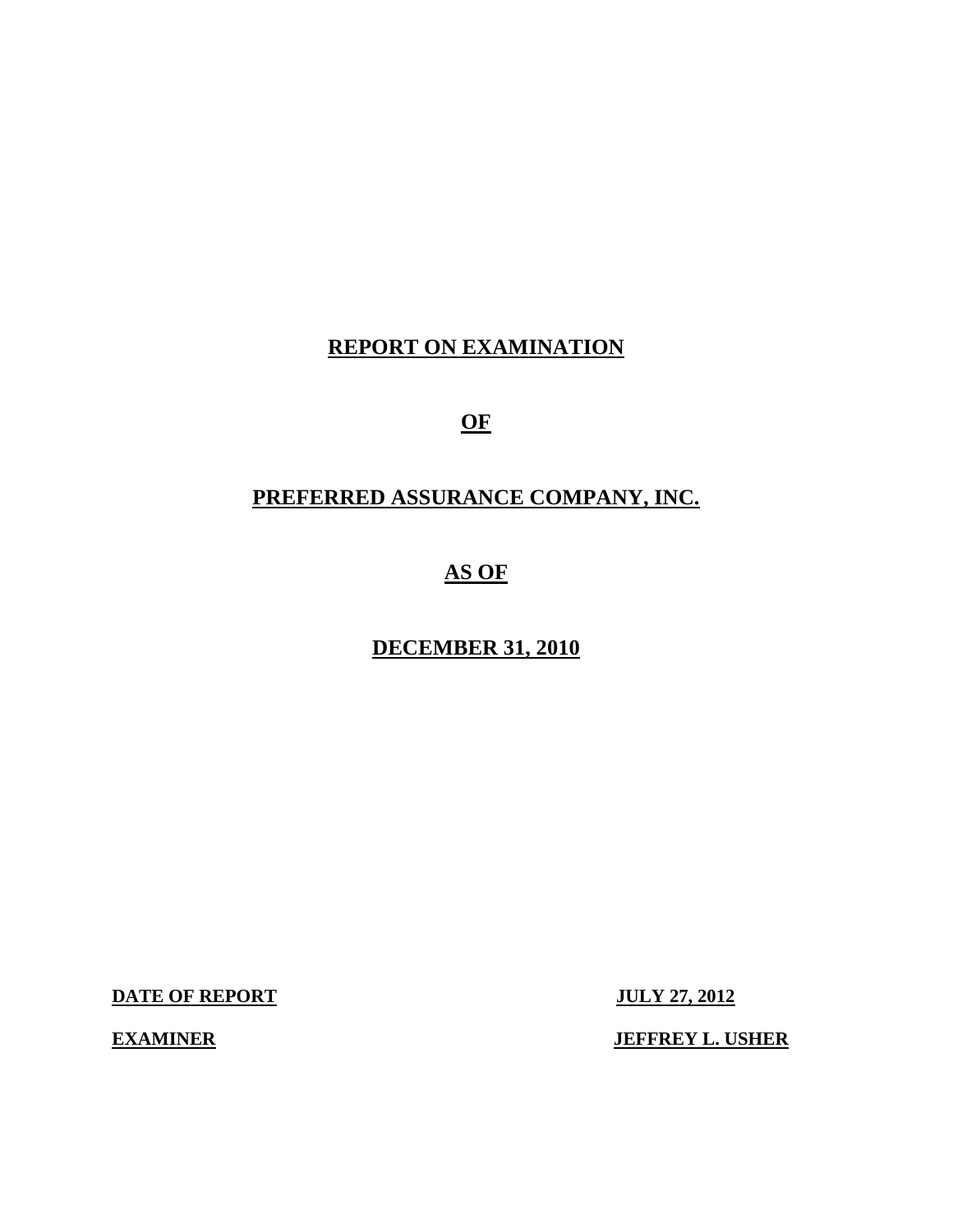# **TABLE OF CONTENTS**

# **ITEM NO.**

# **PAGE NO.**

| 1. |                                           | Scope of the examination                                                                                                                                    | 3                                           |
|----|-------------------------------------------|-------------------------------------------------------------------------------------------------------------------------------------------------------------|---------------------------------------------|
| 2. |                                           | Description of the Plan                                                                                                                                     | 5                                           |
|    | A.<br>Β.<br>$C_{\cdot}$<br>D.<br>E.<br>F. | Management and controls<br>Corporate governance<br>Territory and plan of operation<br>Reinsurance<br>Holding company system<br>Significant operating ratios | 6<br>$\overline{7}$<br>11<br>14<br>14<br>19 |
| 3. |                                           | <b>Financial statements</b>                                                                                                                                 | 20                                          |
|    | $A_{\cdot}$<br><b>B.</b>                  | <b>Balance</b> sheet<br>Statement of revenue and expenses<br>and change in capital and surplus                                                              | 20<br>21                                    |
| 4. |                                           | Claims unpaid                                                                                                                                               | 22                                          |
| 5. |                                           | Compliance with prior report on examination                                                                                                                 | 23                                          |
| 6. |                                           | Summary of comments and recommendations                                                                                                                     | 24                                          |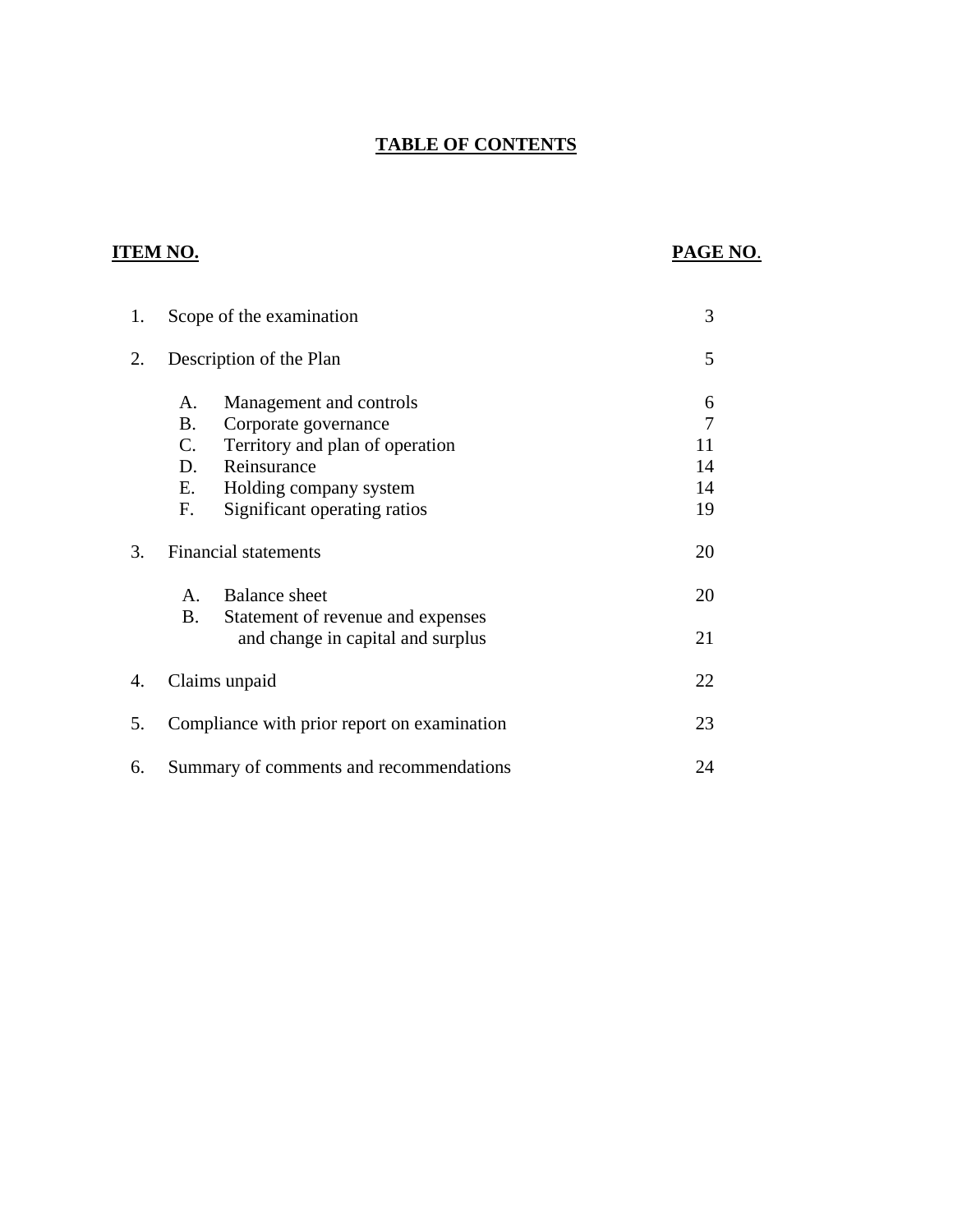

# NEW YORK STATE DEPARTMENT<sub>of</sub> FINANCIAL SERVICES

Governor Superintendent Superintendent Superintendent Superintendent Superintendent Superintendent Superintendent

Andrew M. Cuomo Benjamin M. Lawsky

July 27, 2012

Honorable Benjamin M. Lawsky Superintendent of Financial Services Albany, New York 12257

Sir:

Pursuant to the requirements of the New York Insurance Law and acting in accordance with the instructions contained in Appointment Number 30737, dated September 13, 2011, attached hereto, I have made an examination into the financial condition and affairs of Preferred Assurance Company, Inc., a non-profit health corporation licensed pursuant to the provisions of Article 43 of the New York Insurance Law, as of December 31, 2010. The following report is respectfully submitted thereon.

The examination was conducted at the home office of Preferred Assurance Company, Inc. located at 625 State Street, Schenectady, New York.

Wherever the designations the "Plan" or "PAC" appear herein, without qualification, they should be understood to indicate Preferred Assurance Company, Inc.

Wherever the designation "MVP" appears herein, without qualification, it should be understood to indicate "MVP Health Care, Inc.", the ultimate parent of PAC.

25 BEAVER STREET, NEW YORK, NEW YORK 10004 |<WWW.DFS.NY.GOV>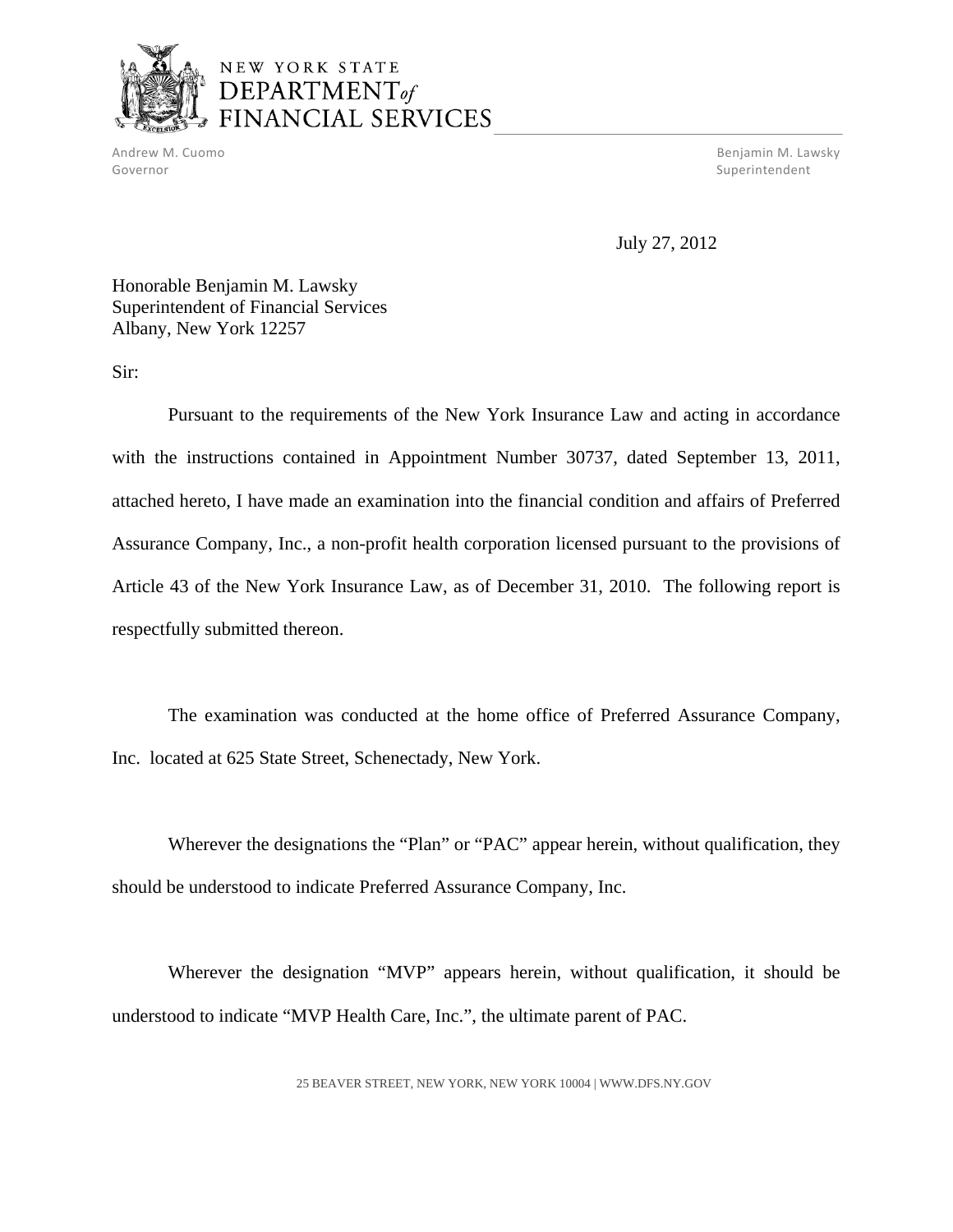Wherever the designation the "Department" appears herein, without qualification, it should be understood to indicate the New York State Department of Financial Services.

On October 3, 2011, the New York State Insurance Department merged with the New York State Banking Department to become the New York State Department of Financial Services.

A separate market conduct examination reviewing the manner in which PAC conducts its business practices and fulfills its contractual obligations to policyholders and claimants is being conducted as of December 31, 2010. A separate report will be submitted thereon.

Concurrent examinations regarding the financial condition and affairs were made of MVP Health Insurance Company ("MVPHIC") , a New York for-profit insurance company, licensed pursuant to the provisions of Article 42 of New York Insurance Law, MVP Health Services Corp. ("MVPHSC"), a not-for-profit corporation licensed pursuant to the provisions of Article 43 of New York Insurance Law and MVP Health Plan, Inc. ("MVPHP"), a not-for-profit health maintenance organization licensed pursuant to the provisions of Article 44 of the New York Public Health Law. These three companies are affiliates within the MVP holding company system as detailed herein. Separate financial reports thereon have been submitted for each of the above entities.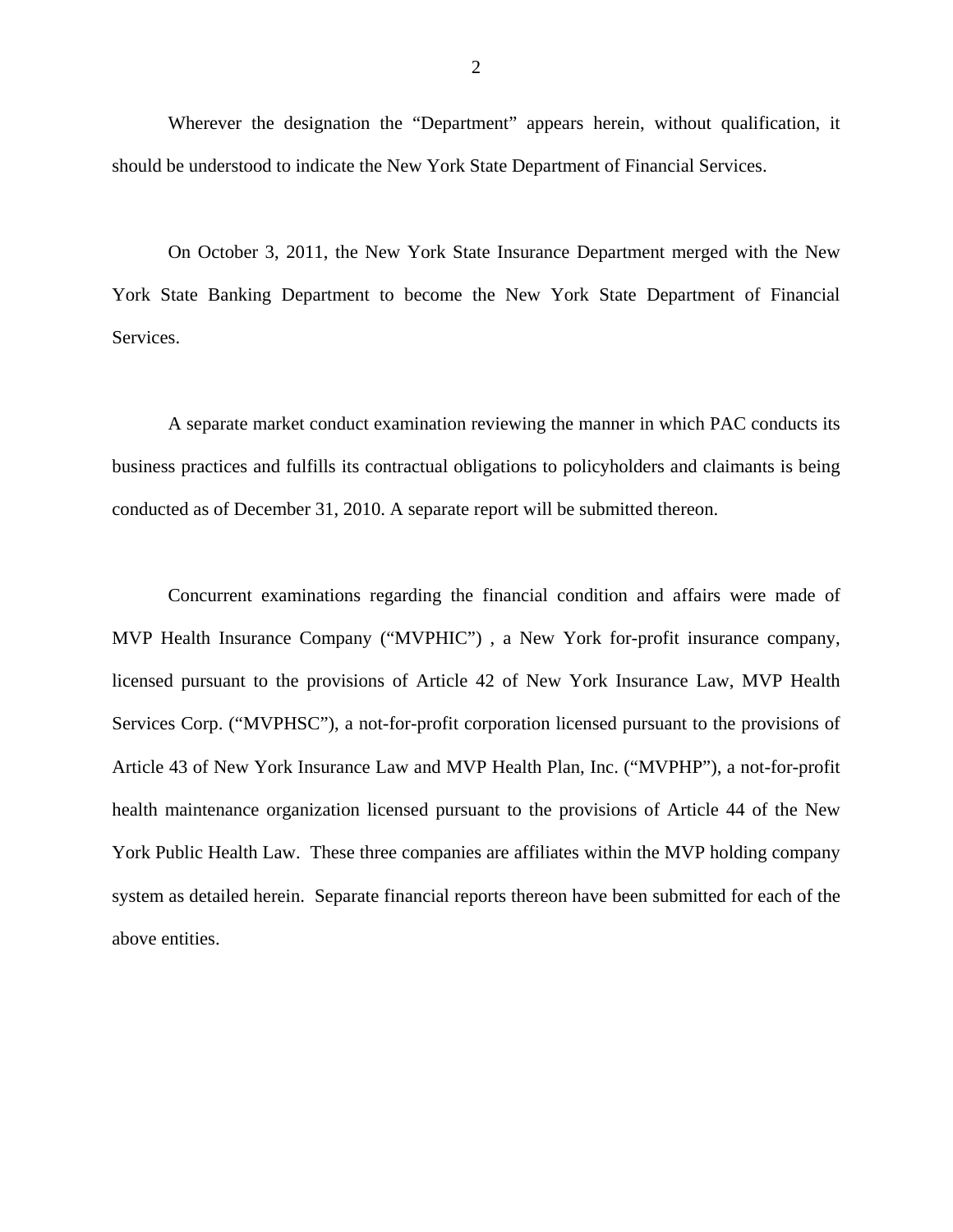#### **1. SCOPE OF THE EXAMINATION**

<span id="page-4-0"></span>The Plan was previously examined as of December 31, 2007. This examination of the Plan is a financial examination as defined in the National Association of Insurance Commissioners ("NAIC") *Financial Condition Examiners Handbook, 2010 Edition* (the "Handbook") and it covers the three-year period from January 1, 2008 through December 31, 2010. The examination was conducted observing the guidelines and procedures in the Handbook. Where deemed appropriate by the examiner, transactions occurring subsequent to December 31, 2010, were also reviewed.

examination approach was included in the Handbook for the first time in 2007; thus this The examination was conducted using a risk-focused approach in accordance with the provisions of the Handbook, which provides guidance for the establishment of an examination plan based on the examiner's assessment of risk in the Plan's operations and utilized that evaluation in formulating the nature and extent of the examination. The risk-focused examination was the first such type of examination of the Plan. The examiner planned and performed the examination to evaluate the Plan's current financial condition, as well as identify prospective risks that may threaten the future solvency of the Plan.

The examiner identified key processes, assessed the risks within those processes and assessed the internal control systems and procedures used to mitigate those risks. The examination also included an assessment of the principles used and significant estimates made by management, an evaluation of the overall financial statement presentation, and determined management's compliance with the Department's statutes and guidelines, and Statutory Accounting Principles, as adopted by the Department, and annual statement instructions.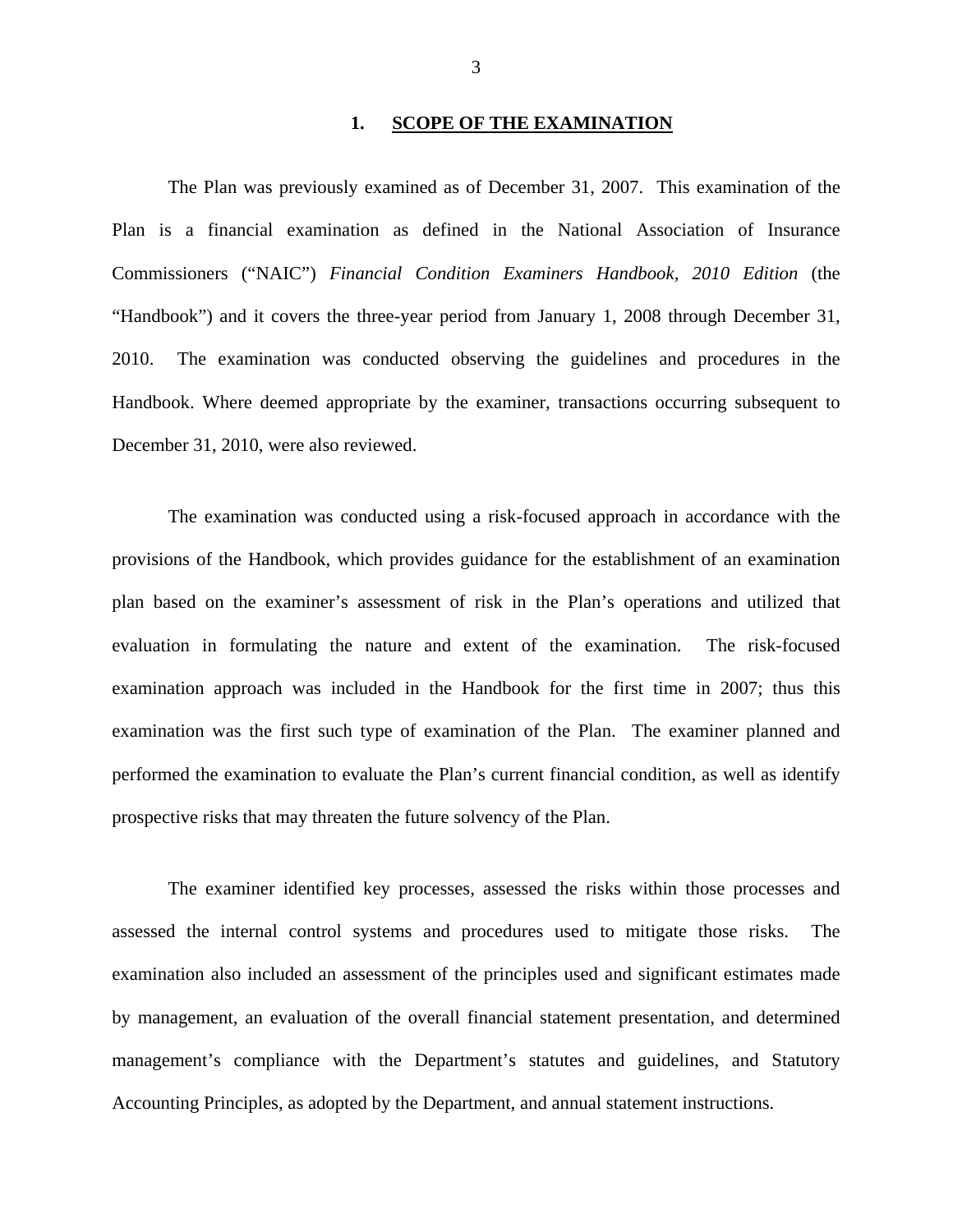Information concerning the Plan's organizational structure, business approach and control environment were utilized to develop the examination approach. The examination evaluated the Plan's risks and management activities in accordance with the NAIC's nine branded risk categories.

These categories are as follows:

- Pricing/Underwriting
- Reserving
- Operational
- Strategic
- Credit
- Market
- Liquidity
- Legal
- Reputational

The Plan was audited annually, for calendar years 2008 through 2010, by the accounting firm of PricewaterhouseCoopers LLP ("PwC"). The Plan received an unqualified opinion in each of those years. Certain audit work papers of PwC were reviewed and relied upon in conjunction with this examination. A review was also made of the ultimate parent's (MVP Health Care, Inc.) corporate governance structure, which included its internal audit function, enterprise risk management program and model audit rule compliance, as they relate to the Plan.

The examiner reviewed the corrective actions taken by the Plan with respect to the recommendations concerning financial issues contained in the prior report on examination. The result of the examiner's review is contained in item 5 of this report**.**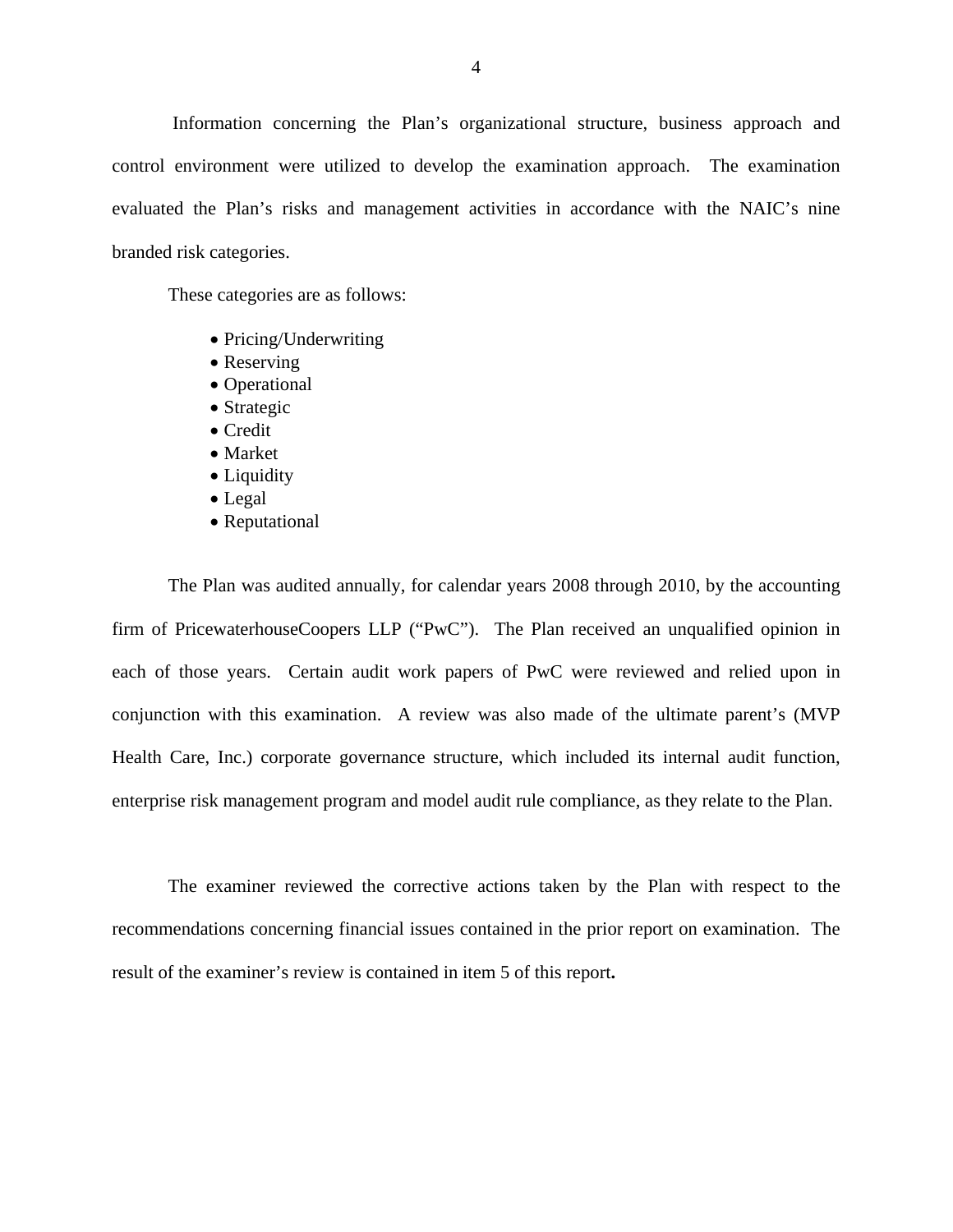<span id="page-6-0"></span>This report on examination is confined to financial statements and comments on those matters which involve departures from laws, regulations or rules, or which require explanation or description.

#### **2**. **DESCRIPTION OF THE PLAN**

Preferred Assurance Company, Inc. was incorporated on June 2, 1992, pursuant to Section 402 of the New York Not-For-Profit Corporation Law. The Plan is licensed to write insurance business within New York State as a non-profit health corporation pursuant to the provisions of Article 43 of the New York Insurance Law. The Plan commenced operations in New York State in 1993. Pursuant to Article I of its by-laws, the Plan has MVPRT Holdings, Inc. as its sole member.

On January 6, 2006, MVPHP combined with Preferred Care, Inc. (PC). Under terms of the agreement, MVPHP and PC reorganized their respective enterprises under a holding company structure with MVP Health Care, Inc. established as the ultimate holding company.

On May 1, 2009, MVPHP merged with Rochester Area Health Maintenance Organization, Inc. ("RAHMO"), a related party not-for-profit corporation operating as a federally qualified HMO. MVPHP, the surviving corporation, became the sole subsidiary of MVPHP Holding Company, Inc., which is a wholly-owned subsidiary of MVP Health Care, Inc. (the ultimate parent). The merger was approved by the Department on May 1, 2009.

MVPRT Holdings, Inc. ("MVPRT"), is a holding company for three New York State and two New Hampshire regulated entities within the MVP Health Care, Inc. holding company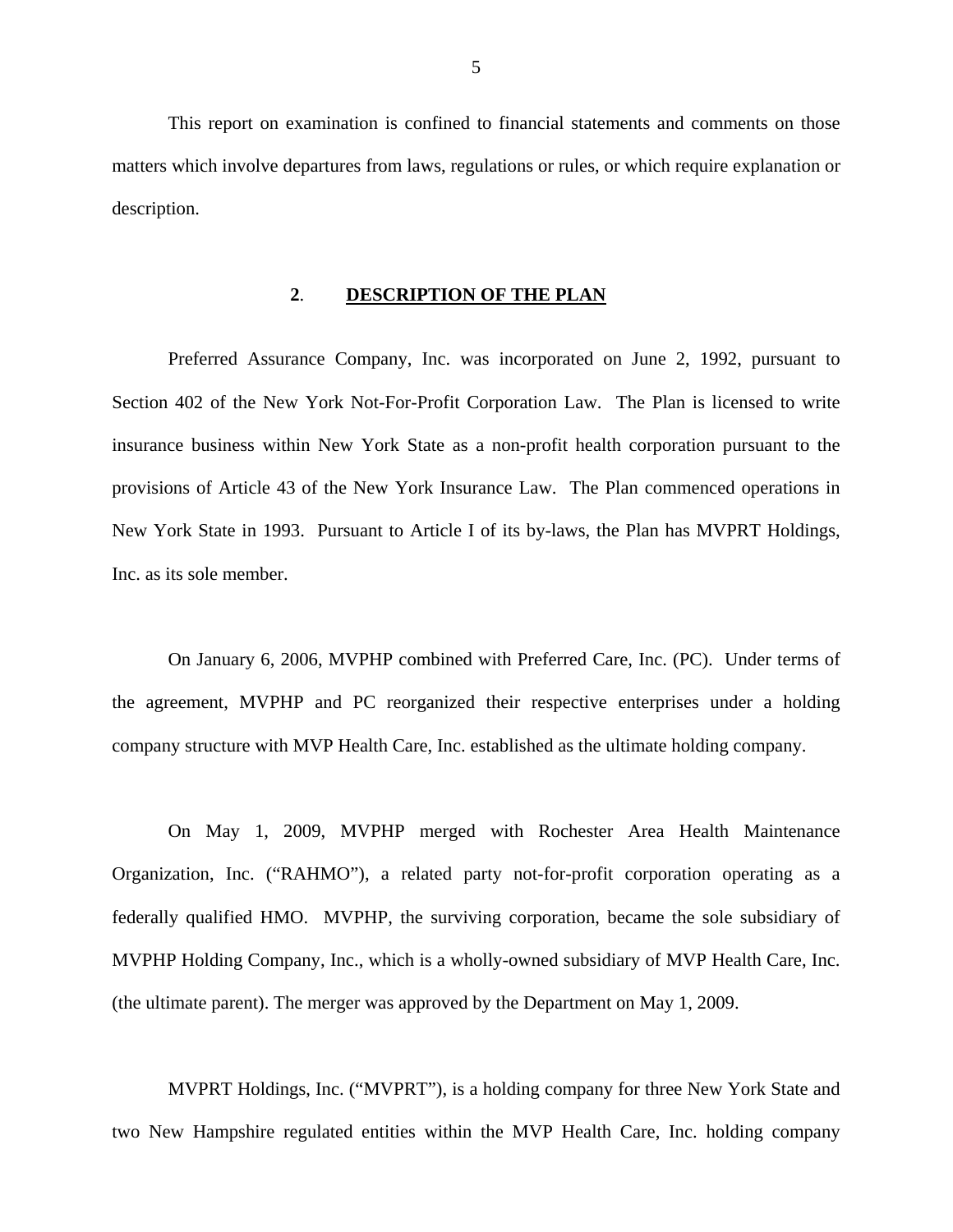system. MVPRT is a wholly-owned subsidiary of MVPHIC Holding Corporation. MVPHIC Holding Corporation is a wholly-owned subsidiary of MVP Health Care, Inc., the ultimate parent.

# A. Management and Controls

Pursuant to the Plan's charter and by-laws, management of the Plan is to be vested in a board of directors consisting of not less than four members. As of December 31, 2010, the board of directors consisted of seven members, as set forth below:

| Name and Residence                              | <b>Principal Business Affiliation</b>                          |
|-------------------------------------------------|----------------------------------------------------------------|
| <u>Provider representative</u>                  |                                                                |
| Michael Schneider, MD<br>Rochester, New York    | Internal Medicine,<br>University of Rochester                  |
| Subscriber representatives                      |                                                                |
| Anthony M. Costanza<br>Webster, New York        | Retired                                                        |
| William Reddy<br>Rochester, New York            | Retired                                                        |
| Wilfred J. Schrouder, Jr.<br>Penn Yan, New York | Retired                                                        |
| Community representatives                       |                                                                |
| Gary Bonadonna<br>Webster, New York             | Trade Union Manager,<br>Rochester Joint Board, Unite Here      |
| Michael Copeland<br>Rochester, New York         | Human Resources Manager,<br>Alstom Signaling, Inc.             |
| Officer                                         |                                                                |
| David W. Oliker<br>Schenectady, New York        | President and Chief Executive Officer<br>MVP Health Care, Inc. |
|                                                 |                                                                |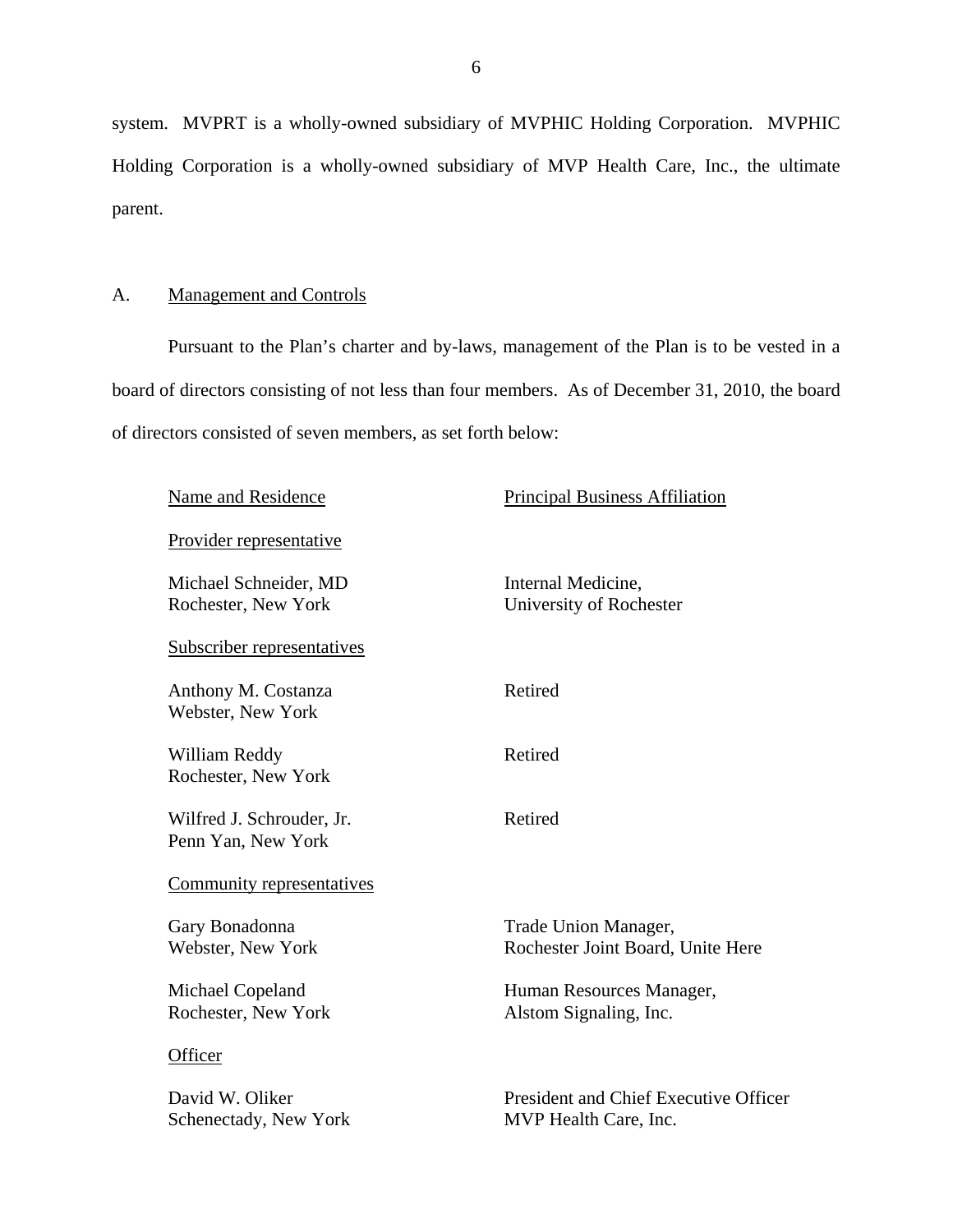The minutes of all the meetings of the board of directors, and committees thereof held during the examination period were reviewed. Board meetings were generally well attended, with all directors attending at least one-half of the meetings they were eligible to attend.

The principal officers of the Plan as of December 31, 2010 were as follows:

| Name                   | Title                                                       |
|------------------------|-------------------------------------------------------------|
| David W. Oliker        | President and Chief Executive Officer                       |
| Mark A. Fish           | <b>Executive Vice-President and Chief Financial Officer</b> |
| Denise V. Gonick, Esq. | Executive Vice-President and Chief Legal Officer            |

## B. Corporate Governance

Corporate governance, enterprise risk management ("ERM"), internal audit department ("IAD"), and model audit rule ("MAR") processes for the Plan are provided by MVP Health Care, Inc. ("MVP"), the ultimate parent of the Plan.

Exhibit M of the Handbook (Understanding the Corporate Governance Structure) was utilized by the examiner as guidance for assessing the Plan's Corporate Governance. Overall, it was determined that the Plan's Corporate Governance structure is adequate, sets an appropriate "tone at the top", supports a proactive approach to operational risk management, and contributes to an effective system of internal controls. It was found that the corporate Board of Directors and key executives encourage integrity and ethical behavior throughout the organization and that senior management promotes a corporate culture that acknowledges, understands and maintains an effective control environment.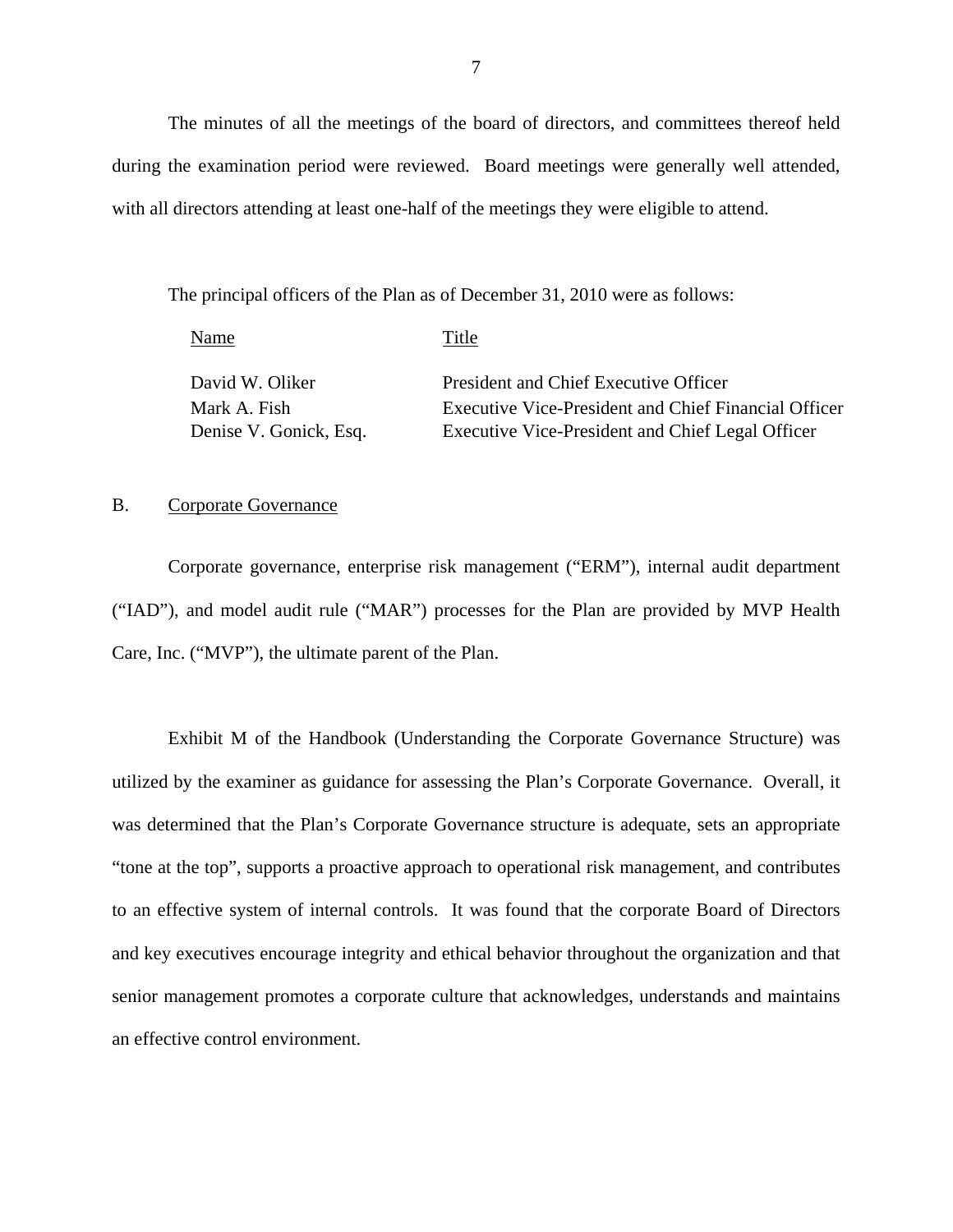#### Enterprise Risk Management

The Plan has not formally adopted an ERM framework for proactively addressing and mitigating risks, including prospective business risks. It is a prudent business practice for the Plan to consider utilizing the services of an independent risk management specialist or officially appoint a Chief Risk Officer ("CRO") and establish a Risk Committee ("RC") to further its ERM initiatives.

It is recommended that the Plan officially appoint a Chief Risk Officer and establish a Risk Committee accountable for the overall ERM function. The Risk Committee would report directly to the Board of Directors.

The examiner identified prospective risks to PAC, relative to the effects of the Patient Protection and Affordable Care Act and the overall regulatory environment. However, MVP identified these potential risks and established a government affairs department, to address emerging policy issues within the health insurance industry and those facing MVP and all of its affiliates, including PAC. As issues are identified, MVP establishes leadership teams to gain an understanding of the impact to MVP. These leadership teams are developed to provide recommendations to the members of the executive team responsible for MVP's strategy on emerging issues. The leadership teams also work with internal stakeholders to inform them on emerging issues, and the necessary actions needed to support MVP's strategy.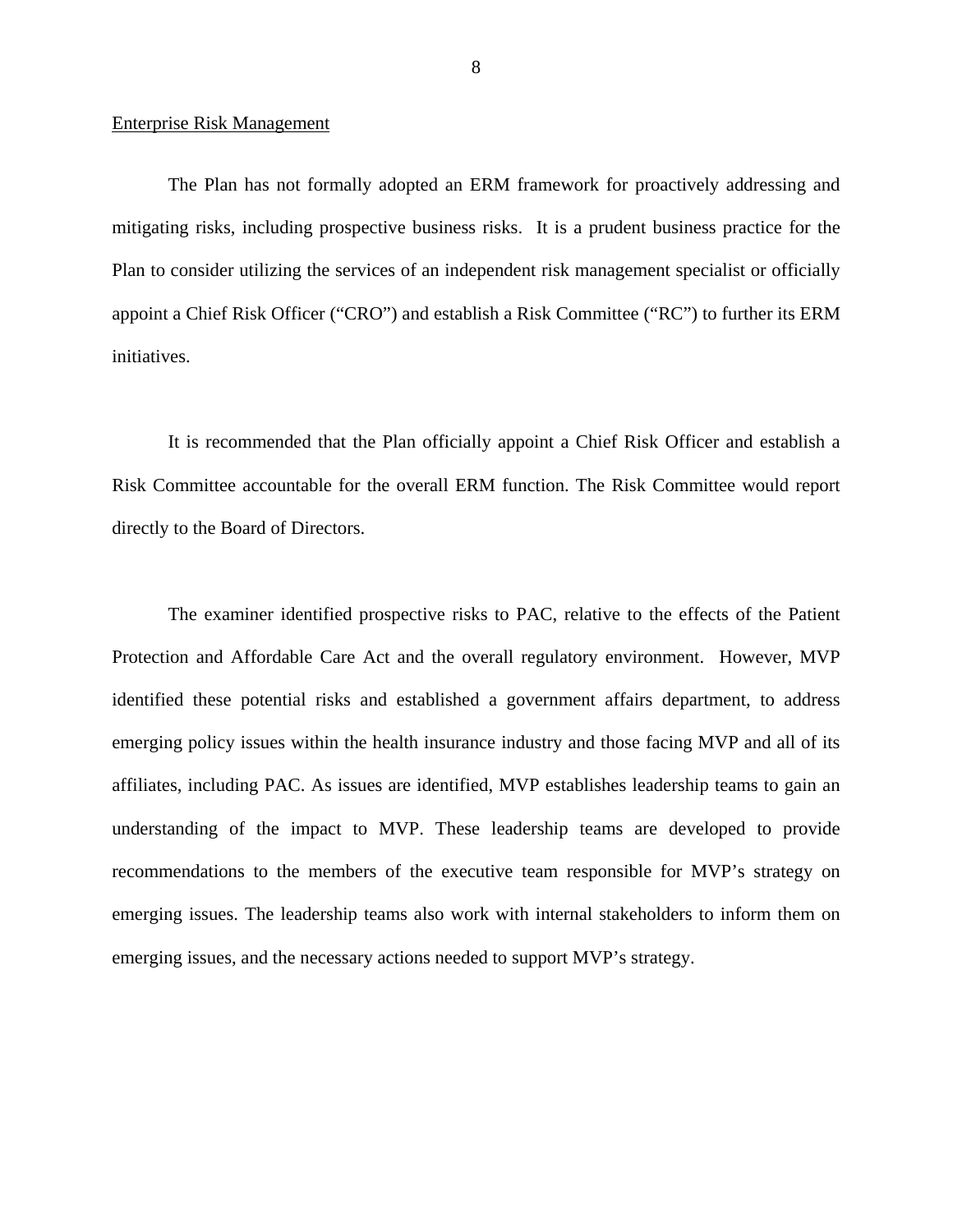#### Internal Audit Department

MVP Health Care, Inc., the ultimate parent, established an Internal Audit Department to serve all the subsidiaries within its holding company system, including PAC. The Audit Committee of the Board of Directors (the "AC") is comprised entirely of members independent of MVP and PAC.

The IAD assists all levels of management by reviewing and testing financial and operational controls and processes established by management to ensure compliance with laws, regulations and policies. The scope of the IAD program is coordinated with PwC, MVP's independent certified public accountant, to ensure optimal audit coverage and maximum efficiency.

The examiner's interview of MVP's Audit Committee chairman as well as the review of the 2008-2010 evaluations of the IAD director revealed that the annual evaluation of the IAD director is prepared and signed by the Chief Financial Officer ("CFO"). Also, the IAD director's compensation is determined by the CFO.

Preferred corporate governance protocols call for the responsibilities and performance of the internal audit department director to be measured by the Audit Committee, to ensure independence from senior management.

This position is supported throughout the audit industry, including specific guidance from organizations such as the American Institute of Certified Public Accountants ("AICPA") and the Institute of Internal Auditors ("IIA").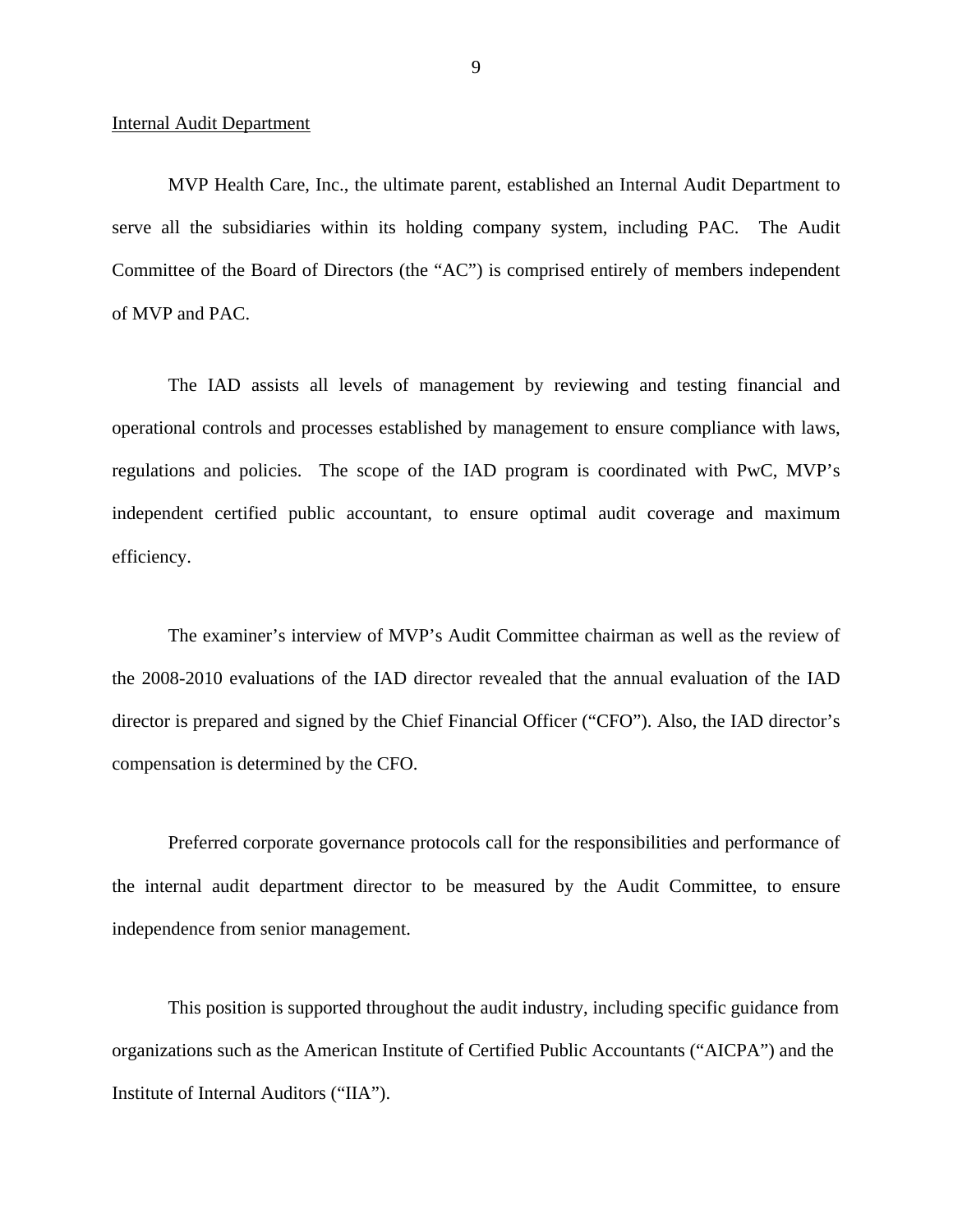"The internal auditor occupies a unique position, he or she is employed by management but is also expected to review the conduct of management which can create significant tension since the internal auditor's independence from management is necessary for the auditor to objectively assess management's action, but the internal auditor's dependence on management for employment is very clear; and to maintain objectivity, internal auditors should have no personal or professional involvement with or allegiance to the area being audited; and should maintain an un-biased and impartial mindset in regard to all engagements."

In order to enhance the independence of the internal audit function, it is recommended that MVP revise the Internal Audit and Audit Committee charters to clearly indicate that the Audit Committee has primary responsibility for the performance evaluation and compensation of the IAD director.

It is also recommended that the MVP Audit Committee maintains documentation to support the Audit Committee's review of the IAD director's performance. Details for the IAD director's compensation should also be included.

#### Model Audit Rule

Neither Plan's parent, MVPRT Holdings, Inc., nor its ultimate parent MVP Health Care, Inc. are publicly traded companies and therefore not subject to the Sarbanes-Oxley Act of 2002. However, the ultimate parent and its subsidiaries are subject to the provisions of the Model Audit Rule and therefore are subject to its requirements. The Department's Regulation No. 118 (NYCRR 98) – Audited Financial Statements, represents MAR requirements for the New York regulated entities, including PAC. Regulation No. 118 was promulgated on an emergency basis in December 2009 and was effective January 1, 2010.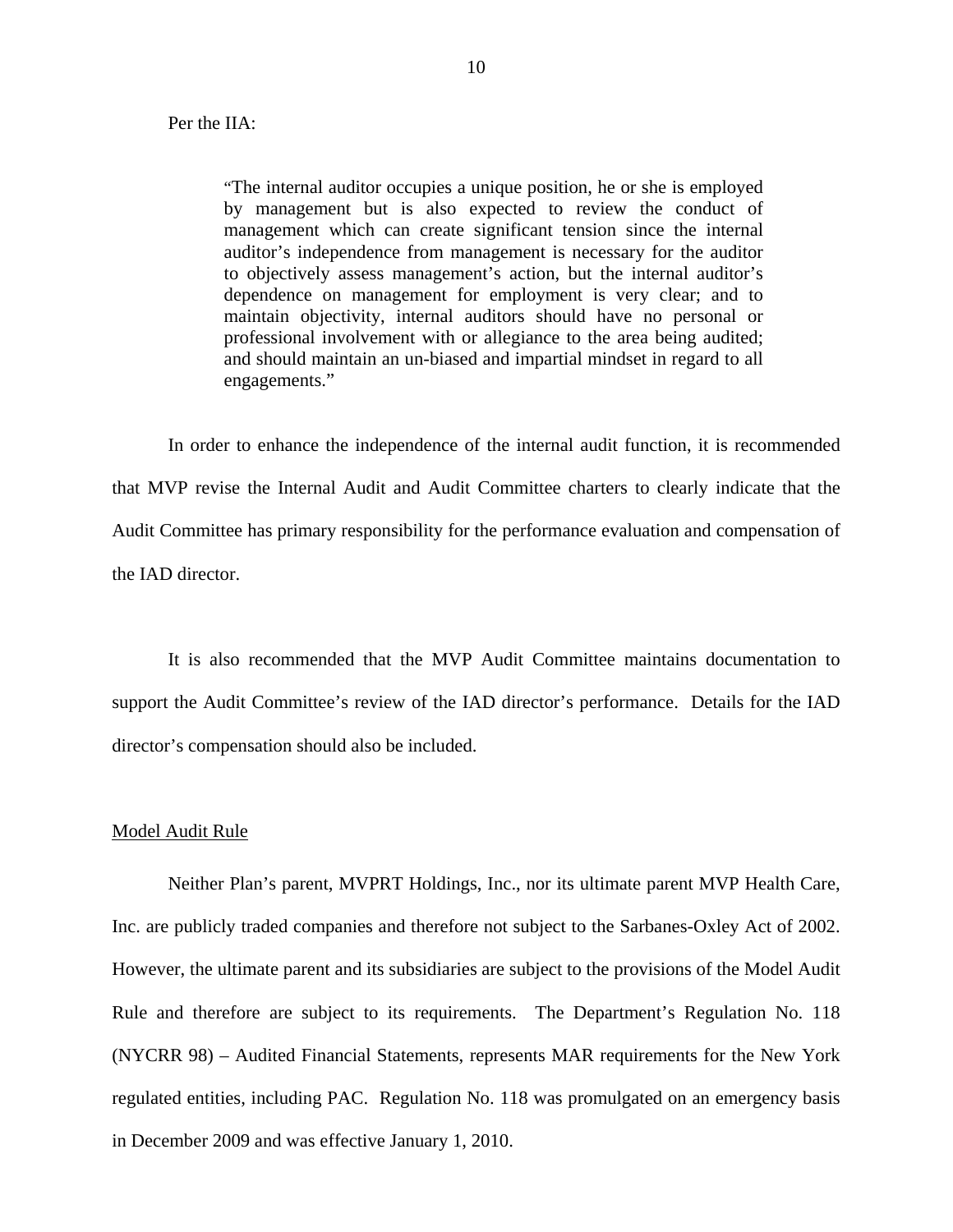<span id="page-12-0"></span>MVP's management of general controls is applied to its subsidiaries, which included the Plan. As part of its MAR analysis, risks from various operations were identified and segregated by operational cycles and entity level controls. In coordination with the Plan's management, risks identified were labeled and cataloged using specific control codes. The IAD performed its own control testing and accumulated its findings. The examiner's review of control testing showed that general controls appear to be working at a satisfactory level. The examiner relied upon work performed by the IAD, as recommended by the Handbook.

## C. Territory and Plan of Operation

The Plan provides hospital, medical and other health services through out New York State, including indemnity contracts or preferred provider arrangements. Indemnity contracts are issued to small groups and individuals on a community rated basis and to large groups on an experience rated basis. The Plan also provides managed care coverage, based on a preferred provider organization (PPO).

During the examination period, the Plan provided coverage for hospital, medical and other health services for the out-of-network component of Rochester Area Health Maintenance Organization Inc.'s ("RAHMO") (an affiliated health maintenance organization, licensed pursuant to Article 44 of the New York Public Health Law) point-of-service product in the Rochester metropolitan area. RAHMO merged with and into MVP Health Plan, Inc. on May 1, 2009. In addition, the Plan offered administrative service contracts (ASC), which provided indemnity or preferred provider benefits to certain large self-insured groups, who reimbursed the Plan for the cost of claims plus administrative charges.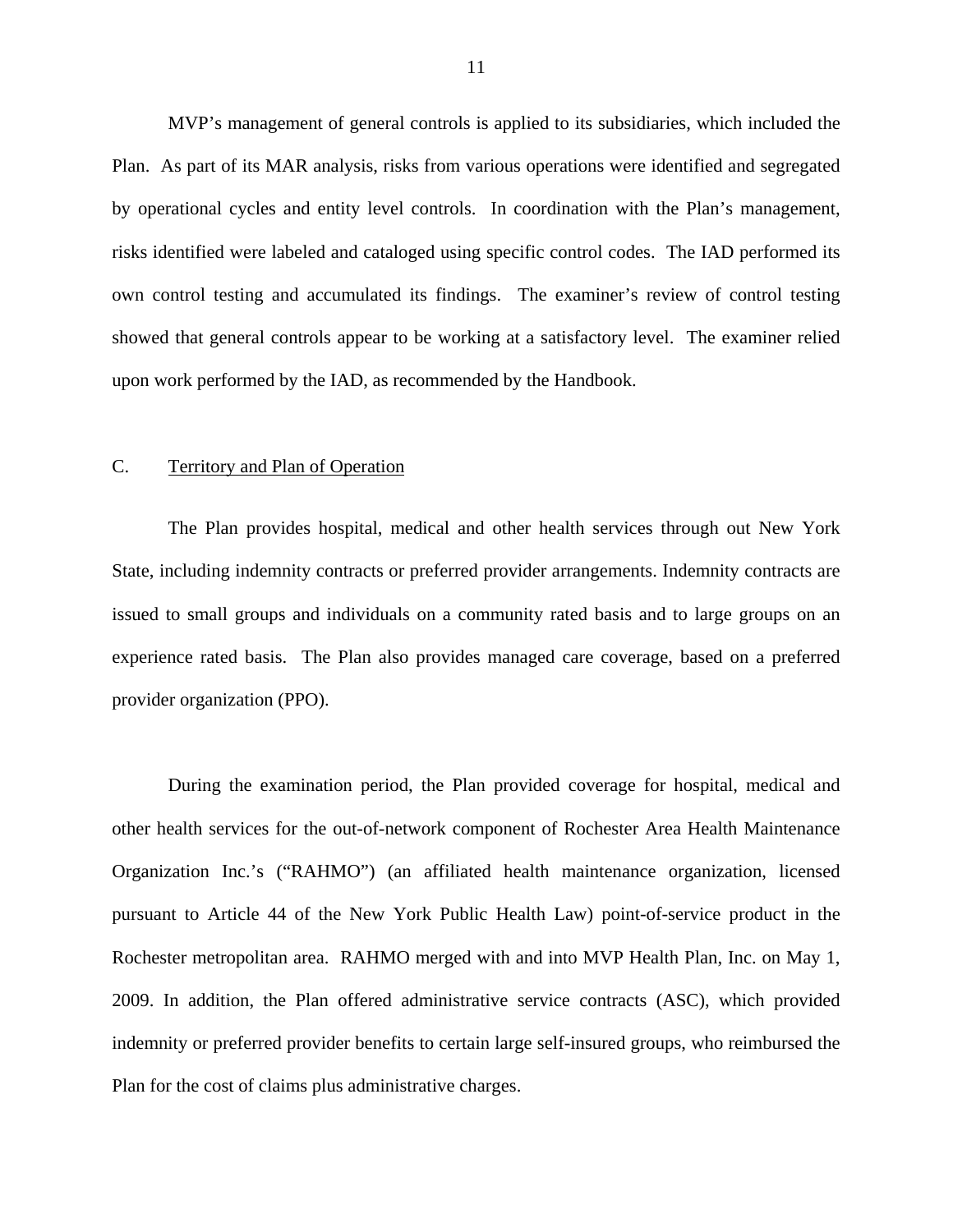The Plan offers a variety of insurance products, such as a preferred provider option (PPO), an exclusive provider option (EPO), a point of service option (POS) and a traditional indemnity insurance product.

The Plan provides health insurance coverage to private and public sector employer groups.

Starting in January 2008, the Plan began to aggressively market new PPO and EPO products (first offered in January, 2004).

These products were not adequately priced, which resulted in the Plan being impaired at various times during the exam period as follows:

|                    | Amount of     | <b>Amount and type</b> | Date and provider of |
|--------------------|---------------|------------------------|----------------------|
| Date               | impairment    | of capital infusion    | capital infusion     |
|                    |               |                        |                      |
| June 30, 2008      | \$3.8 million | \$30 million,          | Fourth quarter 2008, |
|                    |               | capital                | <b>RAHMO</b>         |
|                    |               | contribution           |                      |
| September 30, 2009 | \$941,641     | \$6.5 million,         | December 17, 2009,   |
|                    |               | capital                | MVP Health<br>Care.  |
|                    |               | contribution           | Inc.                 |
| December 31, 2009  | \$2.9 million | \$6 million, capital   | May 10, 2010,        |
|                    |               | contribution           | MVP Health<br>Care.  |
|                    |               |                        | Inc.                 |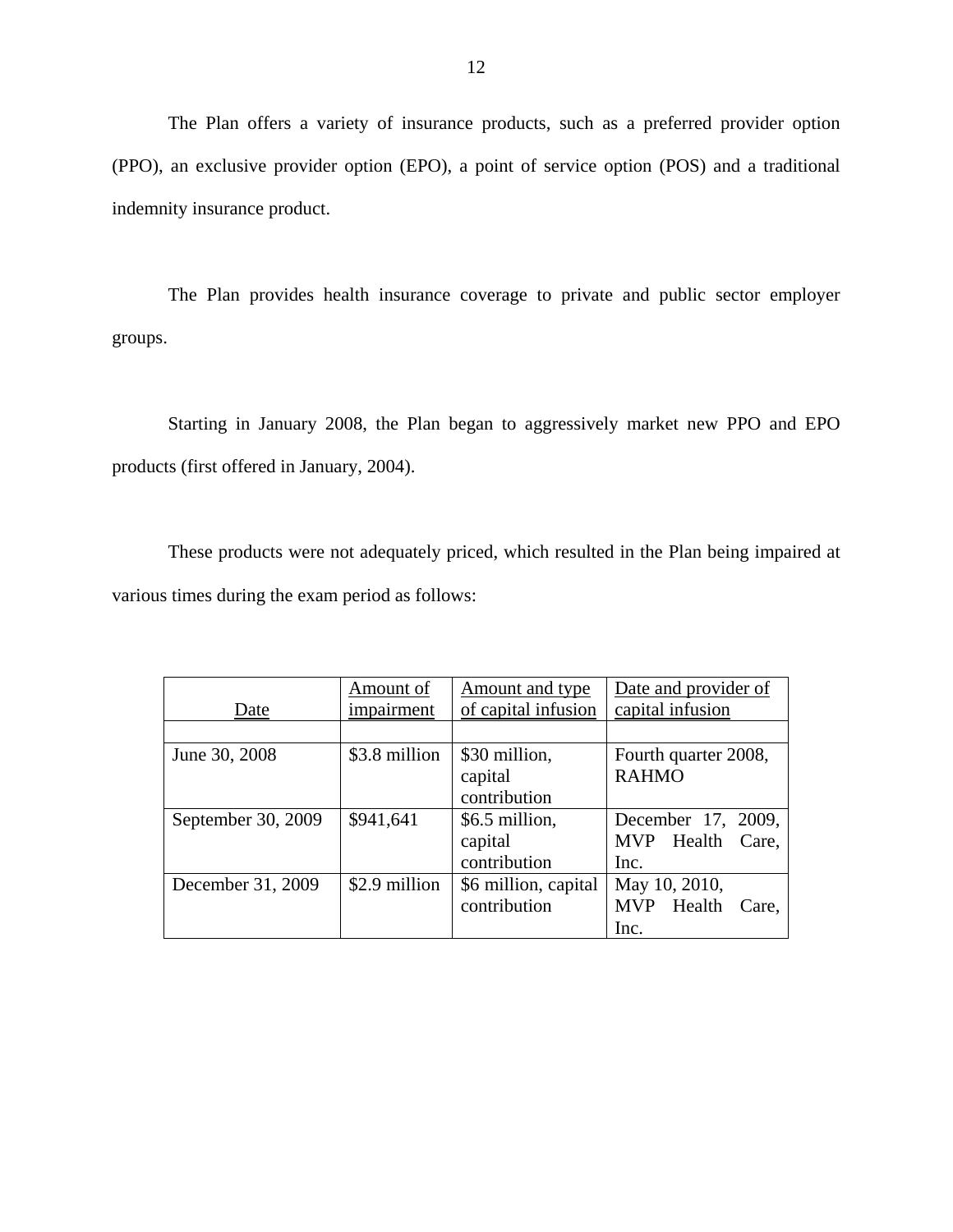The Plan's 2010 financial condition improved mainly because of the \$6 million capital contribution from MVP Health Care, Inc. The Plan's capital and surplus increased by 22.5% from 2009; resulting in its capital and surplus being \$750,282 in excess of its required statutory reserve as of December 31, 2010.

The Plan's enrollment for each year under examination, by product type, was as follows:

|            | 2008          | 2009          | 2010          |
|------------|---------------|---------------|---------------|
| <b>PPO</b> | 26,308        | 26,298        | 15,919        |
| POS.       | 17,032        | 12,251        | 4.929         |
| Total      | <u>43.340</u> | <u>38,549</u> | <u>20.848</u> |

The Plan's direct written premium for each year under examination was as follows:

| 2008         | 2009         | 2010         |
|--------------|--------------|--------------|
| \$53,986,653 | \$81,133,233 | \$64,638,661 |

As noted above, the Plan's aggressive marketing and not adequately pricing the PPO and EPO products resulted in the 2009 increase of 50%. The decrease in premium of 20% in 2010 was the result of shifting the EPO and PPO products' members to MVP Health Insurance Company, the Plan's affiliate.

During the examination period, the Plan solicited business as a direct writer through the use of the Plan's in-house licensed agents. The Plan also contracted with licensed agents and brokers for the production of business.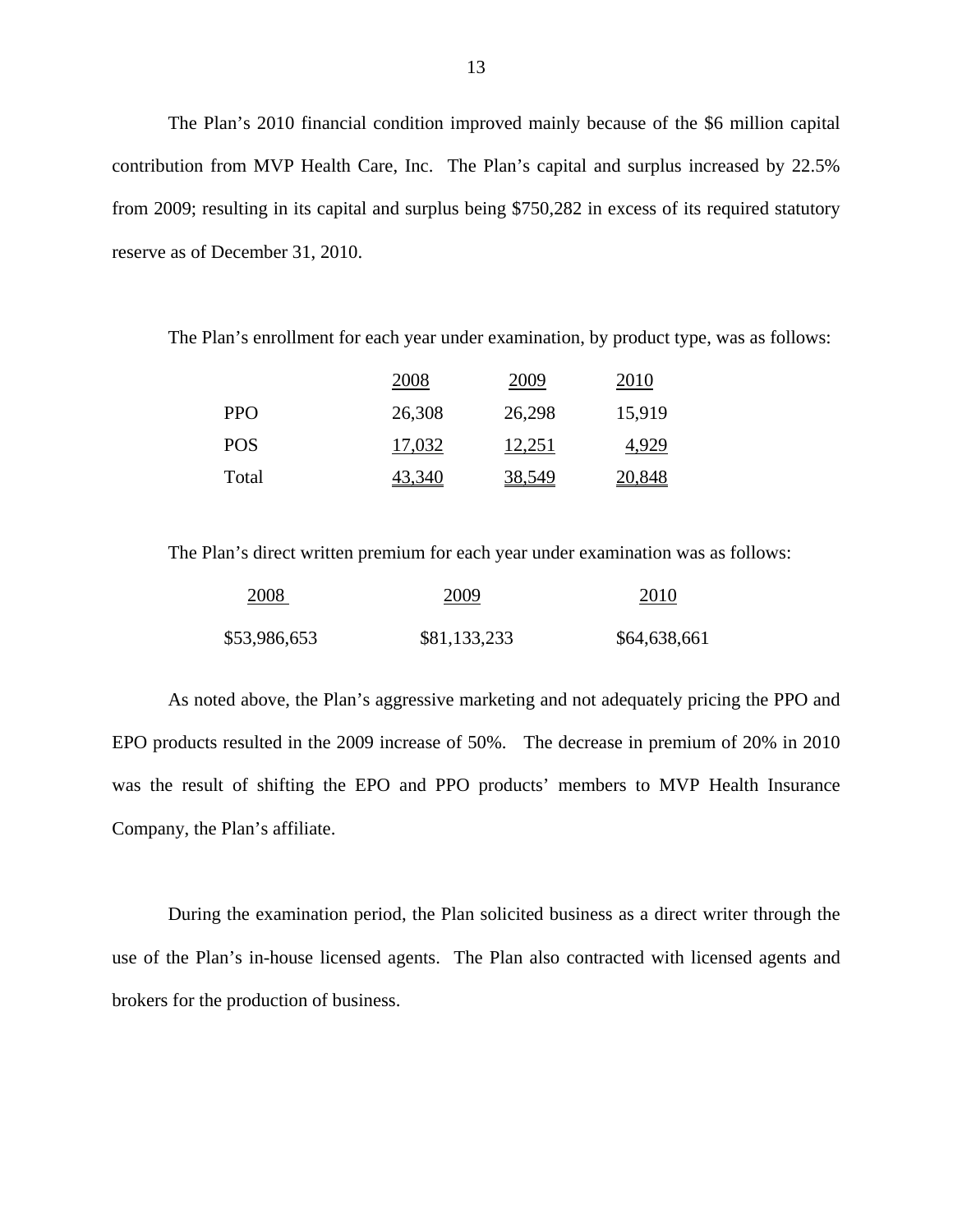D. Reinsurance

On January 1, 2008, the Plan had a reinsurance agreement with HCC Life ("HCC"), an authorized reinsurer. The agreement covered eligible health care services provided under the Plan's point-of-service policies as follows:

| Lines of Business Covered    | Type of Cession | timits                                                                                                                           |
|------------------------------|-----------------|----------------------------------------------------------------------------------------------------------------------------------|
| Commercial PPO and EPO       |                 |                                                                                                                                  |
| Eligible healthcare services | Excess of Loss  | 90% excess of \$300,000 of loss per<br>member. Maximum benefit payable<br>per covered member, per policy year<br>is \$2,000,000. |

On January 1, 2009, the Plan entered into an excess of loss reinsurance agreement with Zurich American Insurance Plan, an authorized reinsurer, replacing the agreement with HCC with the same limits as mentioned above.

The reinsurance agreements contained all the required standard clauses, including the insolvency clause required by Section 1308(a)(2)(A)(i) of the New York Insurance Law.

#### **Holding Company System**

E. Holding Company System<br>The Plan is a wholly-owned subsidiary of MVPRT Holdings, Inc., which is a whollyowned subsidiary of MVPHIC Holding Corporation. MVP Health Care, Inc. is the ultimate parent. MVP and its subsidiaries comprise an integrated health benefits insurance and health benefit management holding company system.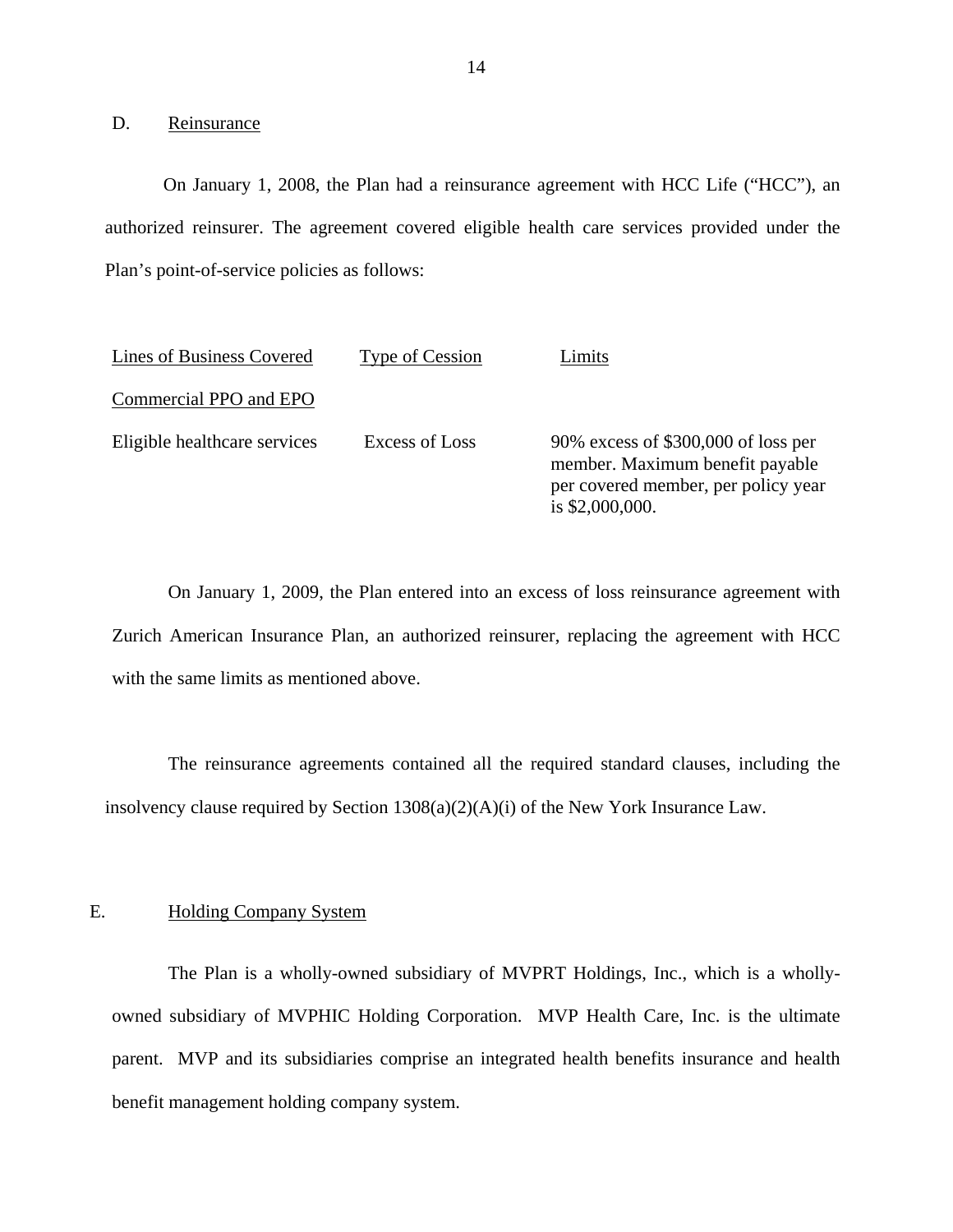On January 6, 2006, MVP Health Plan, Inc. ("HMO"), a tax-exempt New York State notfor-profit corporation, licensed as a health maintenance organization to deliver health care services in New York and Vermont, combined with Preferred Care, Inc. ("PC"), a tax-exempt New York State not-for-profit corporation. Under the terms of their agreement and plan of reorganization by and between Preferred Care, Inc. and MVP Health Plan, Inc., PC and HMO reorganized their respective enterprises under a holding company structure, with the ultimate holding company changed to MVP Health Care, Inc., which now serves as the direct or indirect parent company of all of the former PC affiliates and of the HMO and all of its affiliates.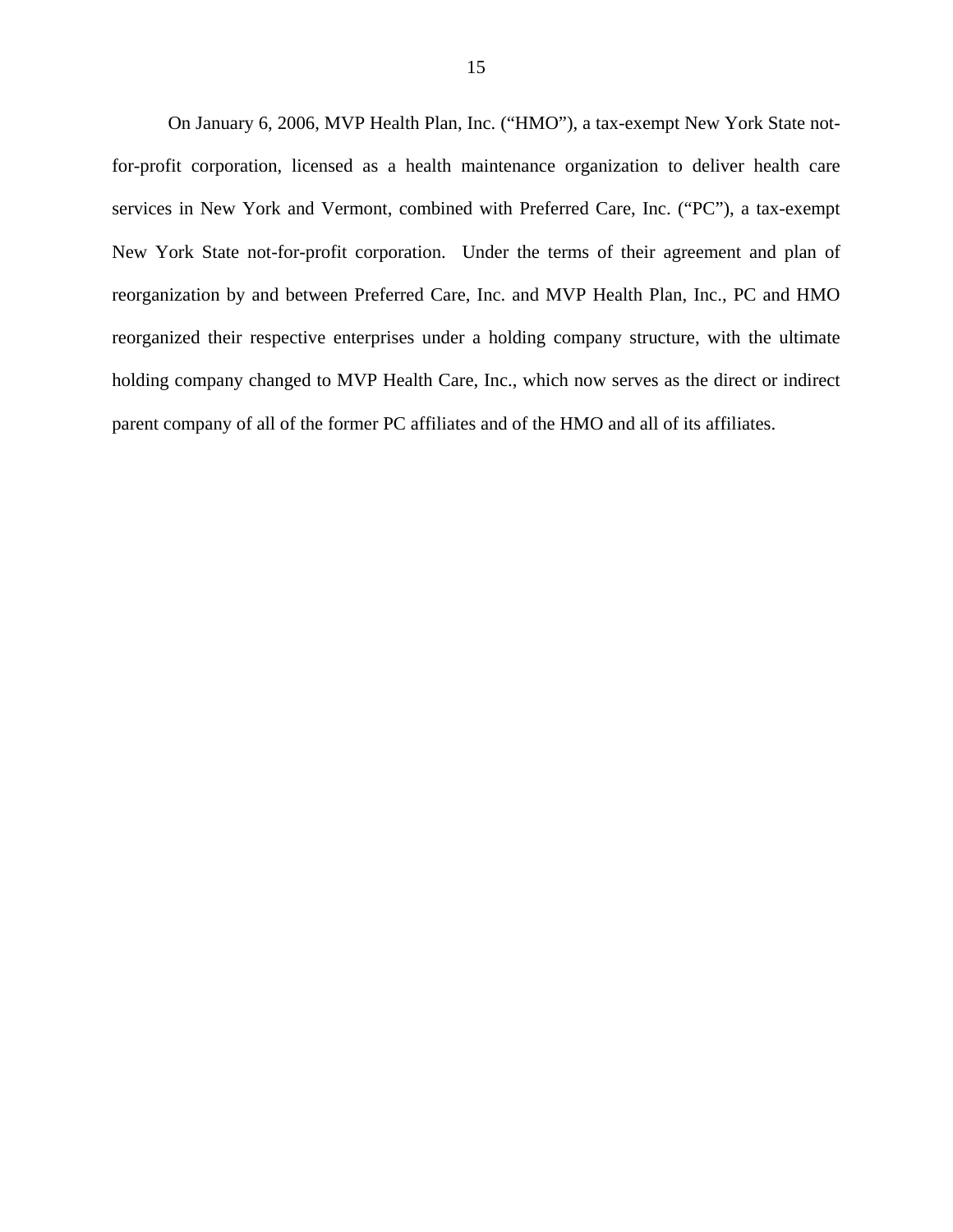The following is the organizational chart of MVP Health Care, Inc., the ultimate parent and its subsidiaries as of December 31, 2010:



## MVPHIC Holding Corporation ("MVPHICHC")

MVPHIC Holding Corporation was incorporated on November 22, 2000, pursuant to Section 402 of New York Business Corporation Law. It was specifically formed to hold the stock of MVPHIC. MVPHIC is an Article 42 for-profit accident and health insurance company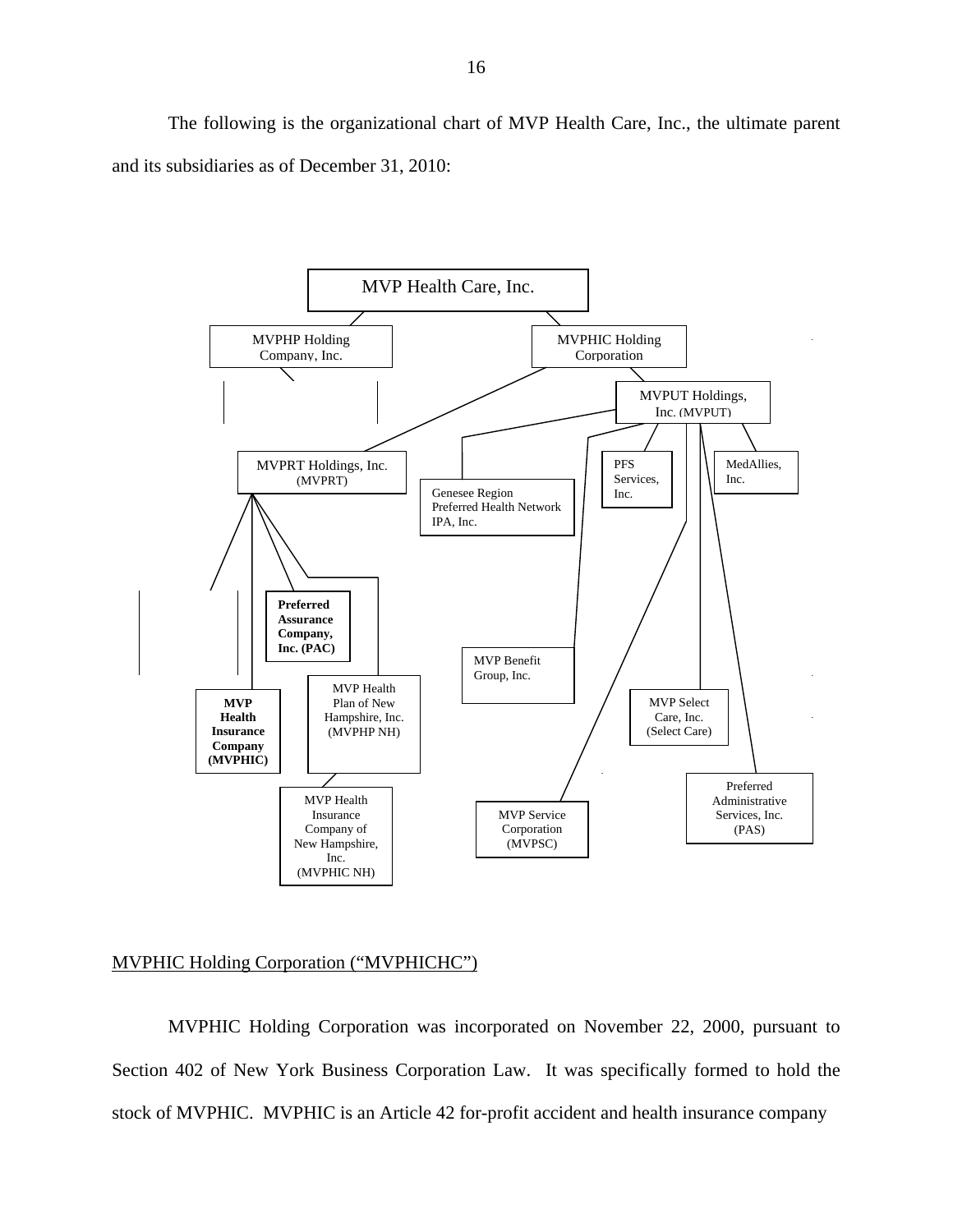licensed in the State of New York. MVPHIC Holding Corporation holds and controls 100% ownership of MVPRT Holdings, Inc. (MVPRT) and MVPUT Holdings, Inc. (MVPUT), MVP Health Care, Inc., in turn, owns and controls 100% of the stock of MVPHIC Holding Corporation.

MVPRT and MVPUT are New York corporations. MVPRT controls subsidiaries which are regulated by the New York State Department of Financial Services and various Insurance Departments (Vermont Department of Financial Regulation and New Hampshire Insurance Department). MVPUT controls subsidiaries which are not regulated.

MVPHIC Holding Corporation controls five subsidiaries of MVPRT Holdings, Inc. Three of the five subsidiaries, MVP Health Services Corporation, Preferred Assurance Company, Inc., and MVP Health Insurance Company, are regulated by the New York State Department of Financial Services.

#### MVP Health Insurance Company ("MVPHIC")

MVPHIC is a for-profit New York corporation, wholly-owned by MVPRT Holdings Inc., which is a wholly-owned subsidiary of MVPHIC Holding Corporation. MVP Health Care, Inc. is the ultimate parent. MVPHIC was incorporated on April 24, 2000. MVPHIC is licensed in the State of New York as an accident and health insurance company pursuant to Article 42 of the New York Insurance Law. MVPHIC underwrites EPO, PPO, point-of-service (out-of-network) and indemnity only products for large and small groups.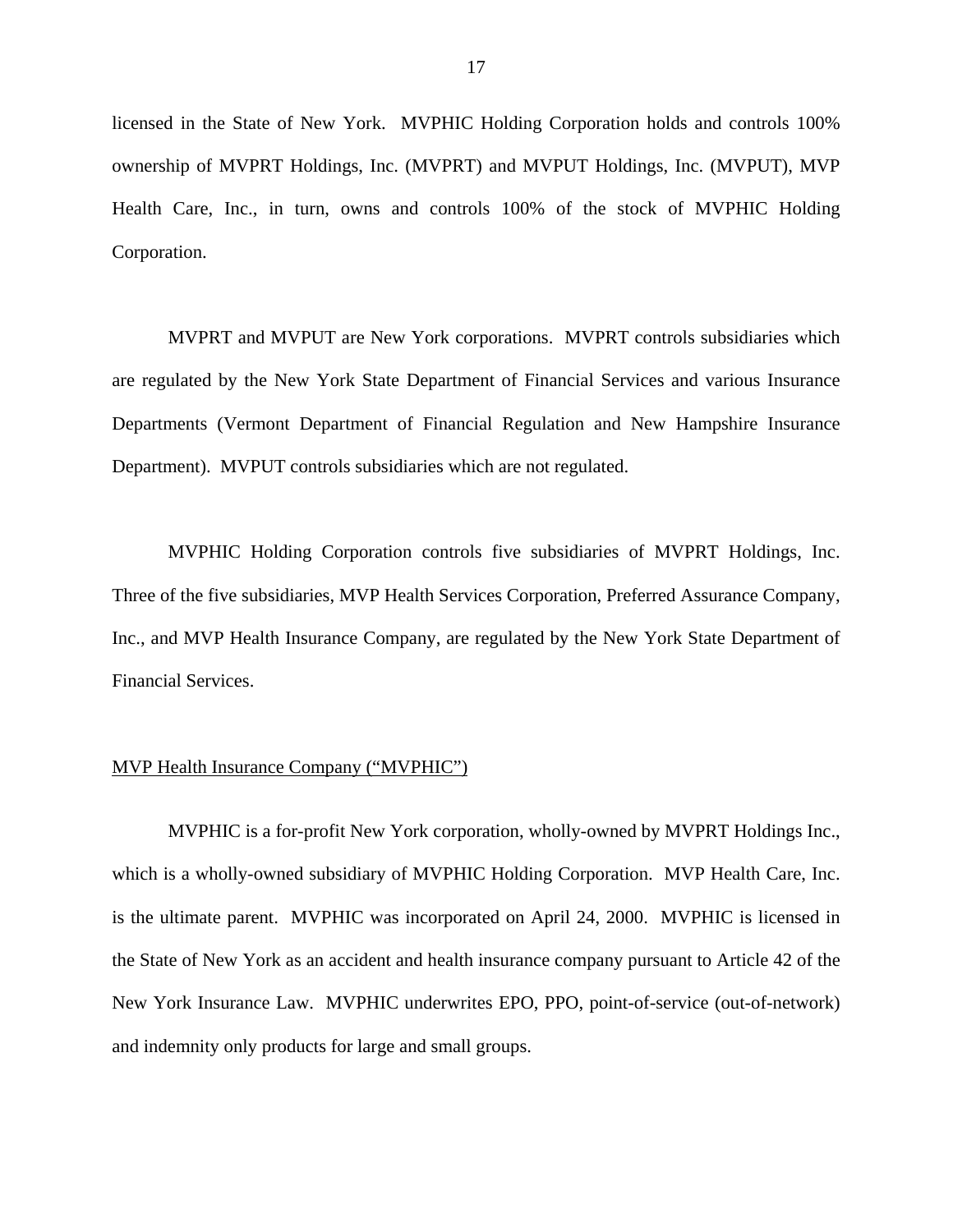#### MVP Health Plan, Inc. ("MVPHP")

MVPHP was incorporated on July 30, 1982 pursuant to Section 402 of the New York Not-For-Profit Corporation Law for the purpose of operating as a health maintenance organization as such term is defined in Article 44 of the New York Public Health Law. MVPHP, which operates as an IPA model HMO, is also a federally qualified HMO.

#### MVP Health Services Corporation ("MVPHSC")

MVPHSC is a not-for-profit corporation, licensed under Article 43 of the New York Insurance Law. Prior to January 2002, MVPHSC offered point-of-service (POS) health insurance products. Currently MVPHSC issues only indemnity dental insurance products. MVPHSC is a subsidiary of MVPRT Holdings, Inc., which is a wholly-owned subsidiary of MVPHIC Holding Corporation. MVPHIC Holding Corporation is a wholly-owned subsidiary of MVP Health Care, Inc.

#### MVP Service Corporation ("MVPSC")

The Plan has a management services and consulting agreement with MVP Service Corporation. MVPSC is wholly-controlled by MVPUT Holdings, Inc. MVP Service Corporation's employees perform all the day-to-day operations of the Plan, and charges the Plan for its share of costs based on a contractual cost allocation methodology pursuant to the agreement, approved by the Department.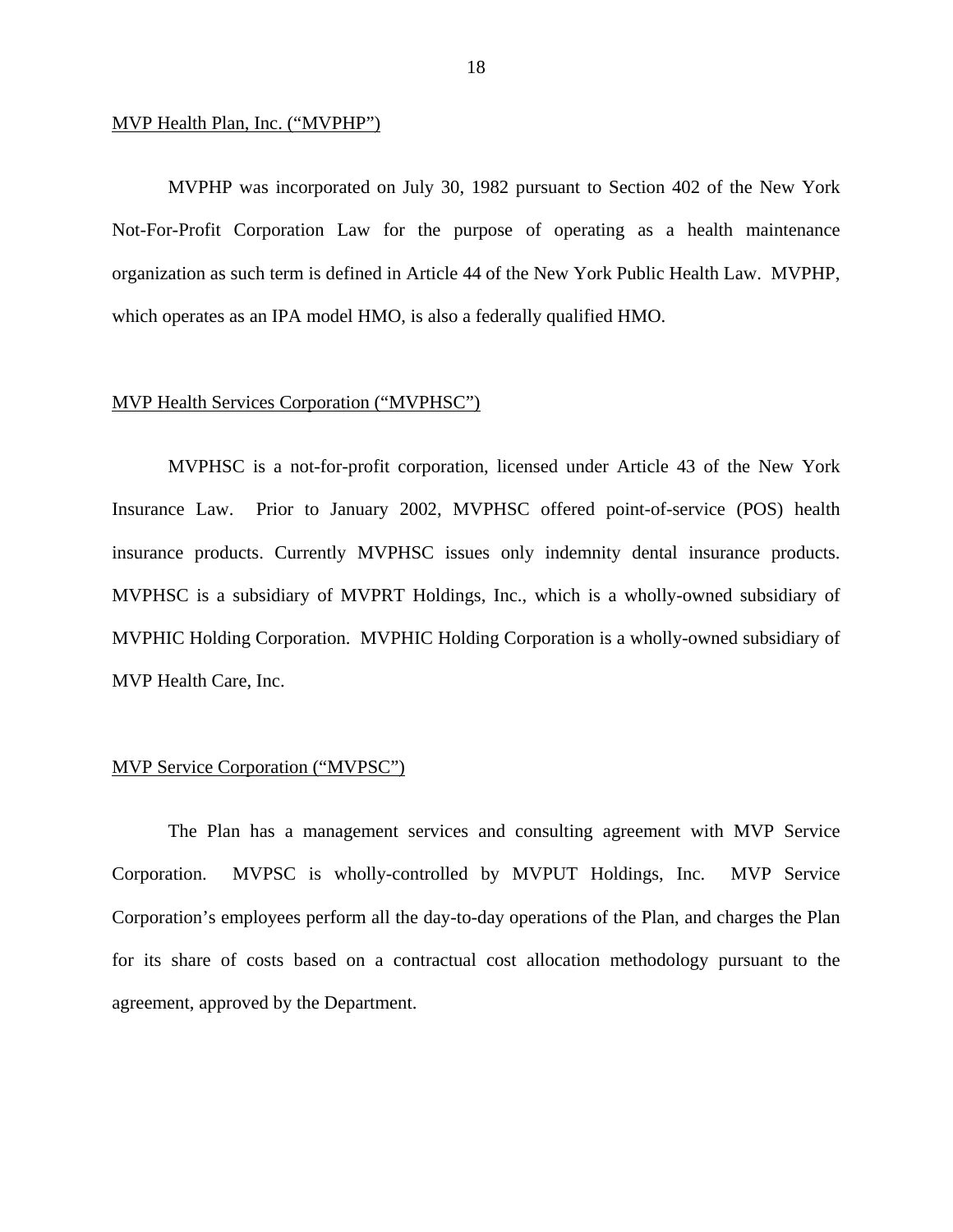#### Tax Allocation Agreement

MVPHIC Holding Corporation, entered into a tax allocation agreement with its affiliates, including the three New York State regulated entities, MVPHIC, MVPHSC and PAC, dated January 6, 2006, and amended on December 22, 2009. The amended agreement complied with the Department's requirements and was approved on January 8, 2010.

## F. Significant Operating Ratios

The following ratios have been computed as of December 31, 2010 based upon the results of this examination:

| Net premiums written to capital and surplus | 7 to 1     |
|---------------------------------------------|------------|
| Uncollected premiums to surplus             | 42%        |
| Cash and invested assets to unpaid claims   | $3$ to $1$ |
| Surplus to unpaid claims                    | 12.8%      |

The above ratios fall within the National Association of Insurance Commissioners (NAIC) benchmarks.

The underwriting ratios presented below are on an earned-incurred basis and encompass the three year period covered by this examination.

|                                 | <b>Amounts</b> | Percentage |
|---------------------------------|----------------|------------|
| Claims                          | \$205,381,679  | 102.8%     |
| Claims adjustment expenses      | 5,437,864      | 2.8%       |
| General administrative expenses | 23,655,908     | 11.8%      |
| Net underwriting loss           | (34,716,904)   | $(17.4\%)$ |
| Premiums earned                 | 199.758,547    |            |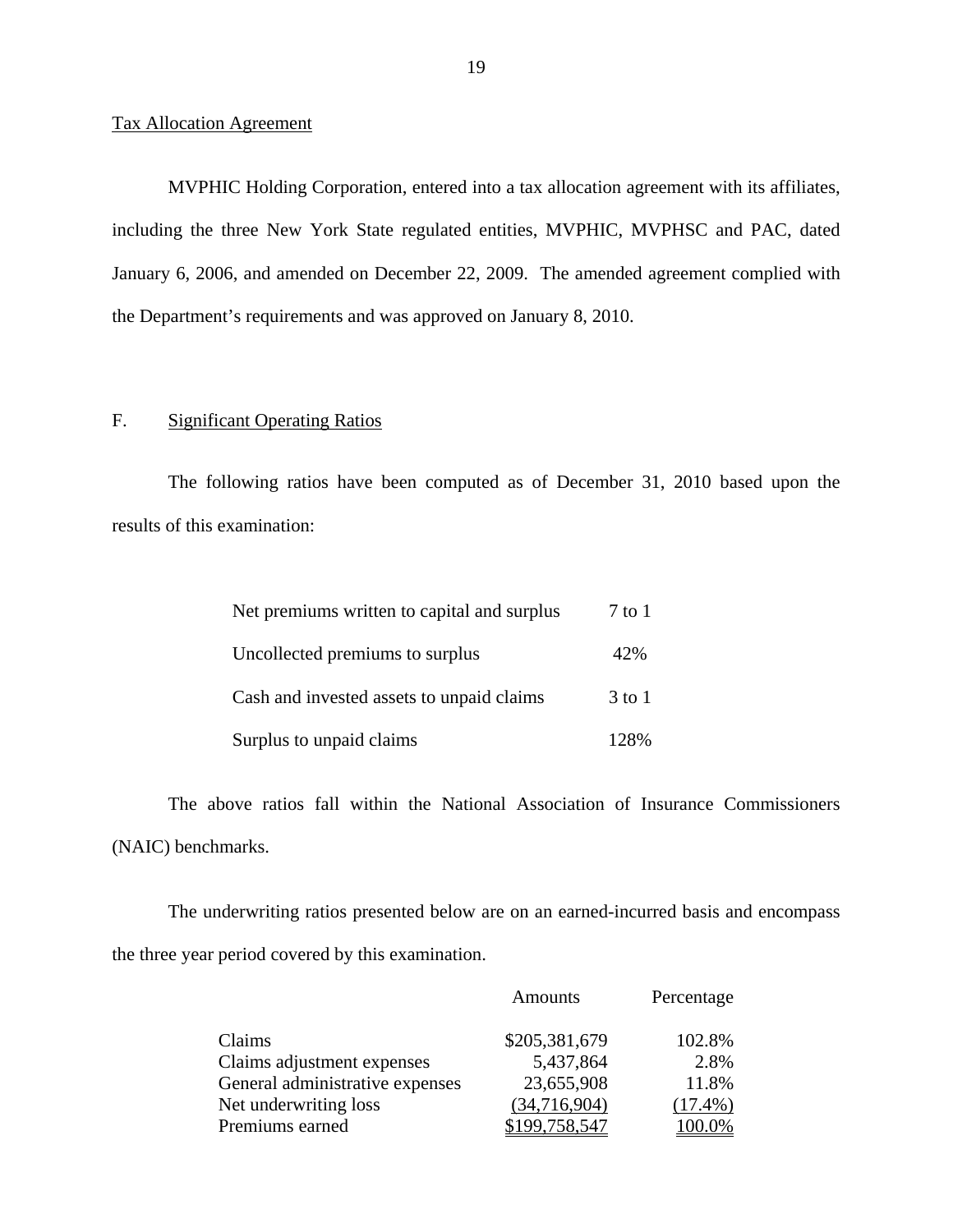# **3**. **FINANCIAL STATEMENTS**

## A. Balance Sheet

The following shows the assets and liabilities as determined by this examination. This statement is the same as the balance sheet filed by the Plan as of December 31, 2010.

| Assets                                 | Examination         | Plan                |
|----------------------------------------|---------------------|---------------------|
| <b>Bonds</b>                           | \$10,085,867        | \$10,085,867        |
| Cash and short term investment         | 7,918,512           | 7,918,512           |
| Receivables for securities             | 9,363               | 9,363               |
| Investment income due and accrued      | 83,044              | 83,044              |
| Uncollected premium                    | 3,724,123           | 3,724,123           |
| Reinsurance recoverable                | 470,084             | 470,084             |
| Health care receivable                 | 714,361             | 714,361             |
| <b>Total assets</b>                    | \$23,005,354        | \$23,005,354        |
| Liabilities                            |                     |                     |
| Claims unpaid                          | \$6,933,604         | \$6,933,604         |
| Unpaid claims adjustment expenses      | 207,000             | 207,000             |
| Premiums received in advance           | 93,289              | 93,289              |
| General expenses due and accrued       | 390,826             | 390,826             |
| Amount due to parent and affiliates    | 6,531,025           | 6,531,025           |
| <b>Total liabilities</b>               | 14, 155, 744        | 14, 155, 744        |
| Capital and surplus                    |                     |                     |
| Common capital stock                   |                     |                     |
| Gross paid in and contributed surplus  | 42,500,000          | 42,500,000          |
| Aggregate write-ins for other than     |                     |                     |
| special surplus funds                  | 8,099,328           | 8,099,328           |
| Unassigned funds (surplus)             | (41, 749, 718)      | (41,749,718)        |
| Total capital and surplus              | 8,849,610           | 8,849,610           |
| Total liabilities, capital and surplus | <u>\$23,005,354</u> | <u>\$23,005,354</u> |

on behalf of the Plan during the period under this examination. The examiner is unaware of any Note: The Internal Revenue Service has not conducted any audits of the income tax returns filed potential exposure of the Plan to any further tax assessment, and no liability has been established relative to such contingency.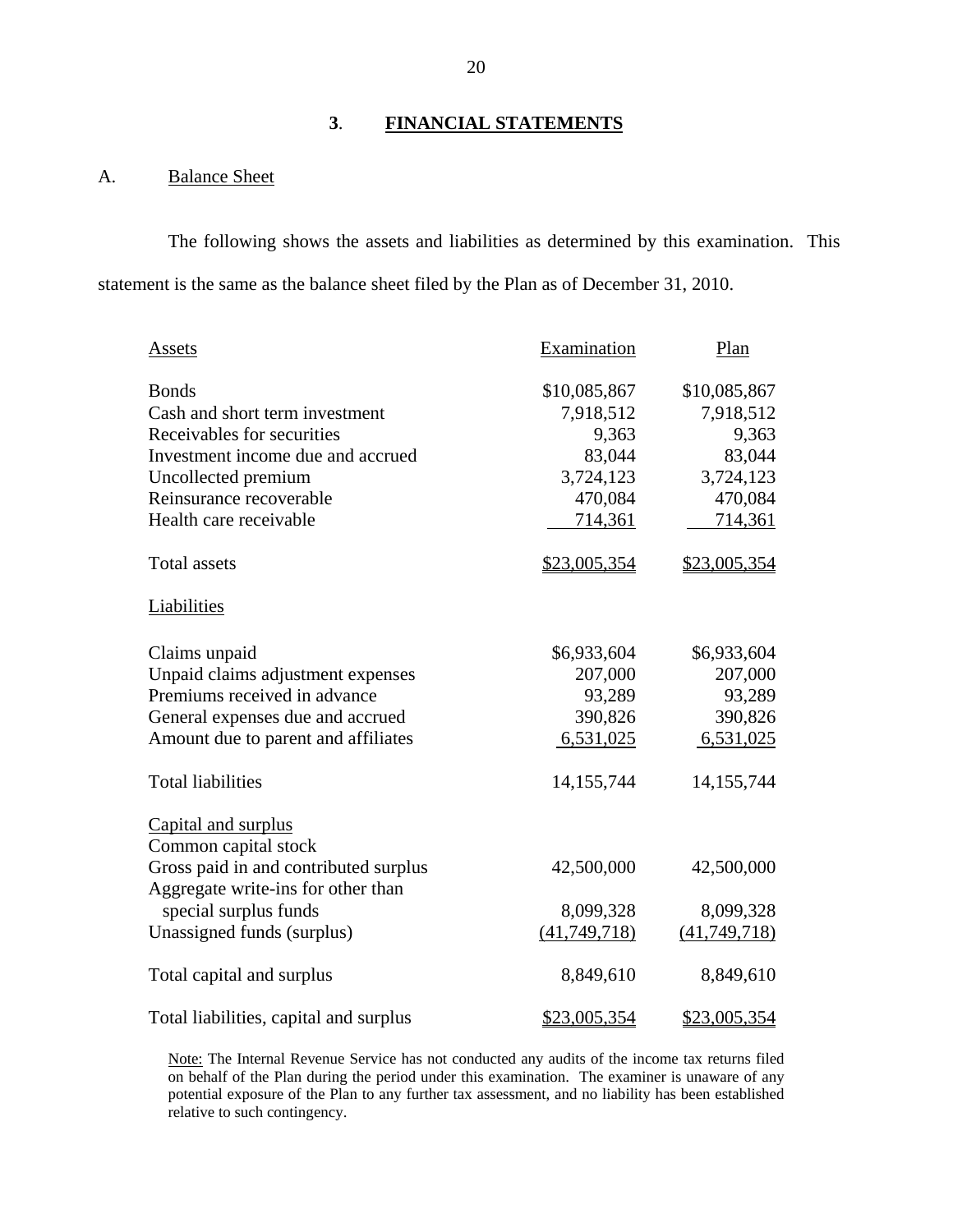# B. Statement of Revenue and Expenses and Change in Capital and Surplus

Capital and surplus increased \$7,426,551 during the three year examination period, January 1, 2008 through December 31, 2010, detailed as follows:

| Revenue                                                                                                                                                                                                 |                                                                     |                   |                |
|---------------------------------------------------------------------------------------------------------------------------------------------------------------------------------------------------------|---------------------------------------------------------------------|-------------------|----------------|
| Net premium income                                                                                                                                                                                      |                                                                     |                   | \$199,758,547  |
| <b>Expenses</b>                                                                                                                                                                                         |                                                                     |                   |                |
| Hospital/medical benefits<br>Other professional services<br>Emergency room and out of area<br>Prescription drugs<br>Aggregate write-ins for other<br>hospital and medical<br>Net reinsurance recoveries | \$150,566,184<br>1,456,924<br>10,677,952<br>37,813,254<br>6,115,133 |                   |                |
|                                                                                                                                                                                                         | (1,247,768)                                                         |                   |                |
| Total hospital and medical expenses                                                                                                                                                                     |                                                                     | \$205,381,679     |                |
| Administrative expenses                                                                                                                                                                                 |                                                                     |                   |                |
| Claim adjustment expenses<br>General administrative expenses                                                                                                                                            | 5,437,864<br>23,655,908                                             |                   |                |
| Total administrative expenses                                                                                                                                                                           |                                                                     | 29,093,772        |                |
| Total underwriting deductions                                                                                                                                                                           |                                                                     |                   | 234,475,451    |
| Net underwriting loss                                                                                                                                                                                   |                                                                     |                   | (34,716,904)   |
| Net investment income earned<br>Net realized capital gain                                                                                                                                               |                                                                     | 313,568<br>49,555 |                |
| Net investment gains                                                                                                                                                                                    |                                                                     |                   | 363,123        |
| Net loss before federal income<br>taxes                                                                                                                                                                 |                                                                     |                   | (34, 353, 781) |
| Federal income taxes incurred<br>(credit)                                                                                                                                                               |                                                                     |                   | (5,364,113)    |
| Net loss                                                                                                                                                                                                |                                                                     |                   | (\$28,989,668) |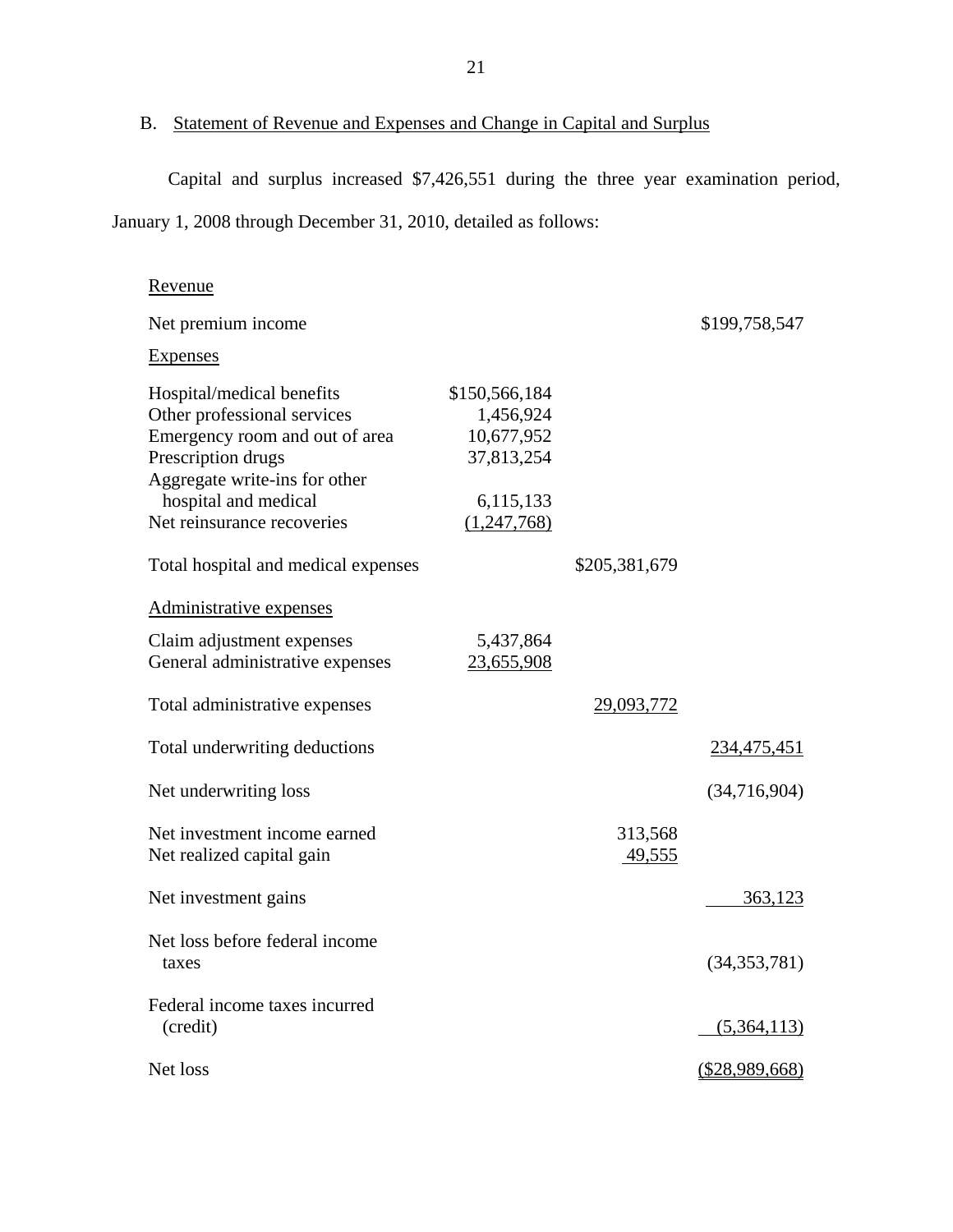Change in Capital and Surplus

| Capital and surplus, per report on<br>examination, as of December 31, 2007 |              |              | \$1,423,059 |
|----------------------------------------------------------------------------|--------------|--------------|-------------|
|                                                                            | Gains in     | Losses in    |             |
|                                                                            | Surplus      | Surplus      |             |
| Net loss                                                                   |              | \$28,989,668 |             |
| Change in surplus notes                                                    |              | 7,998,461    |             |
| Change in non-admitted assets                                              |              | 352,720      |             |
| Contribution to surplus                                                    | \$42,500,000 |              |             |
| Aggregate write-ins for gains in surplus                                   | 2,267,400    |              |             |
| Total gains and losses                                                     | \$44,767,400 | \$37,340,849 |             |
| Net increase in capital and surplus                                        |              |              | 7,426,551   |
| Capital and surplus, per report on                                         |              |              |             |
| examination as of December 31, 2010                                        |              |              | \$8.849.6   |

#### **4. CLAIMS UNPAID**

The examination liability of \$6,933,604 is the same as the amount reported by PAC as of December 31, 2010. The examination analysis was conducted in accordance with generally accepted actuarial principles and practices and was based on statistical information contained in the Plan's internal records and its filed annual statements as verified by the examiner.

The examination reserve was based upon actual claims payments made through a point in time, plus an estimate for claims remaining unpaid at that date. Such estimate was calculated based on actuarial principles, which utilized the Plan's experience in projecting the ultimate cost of claims incurred on or prior to December 31, 2010.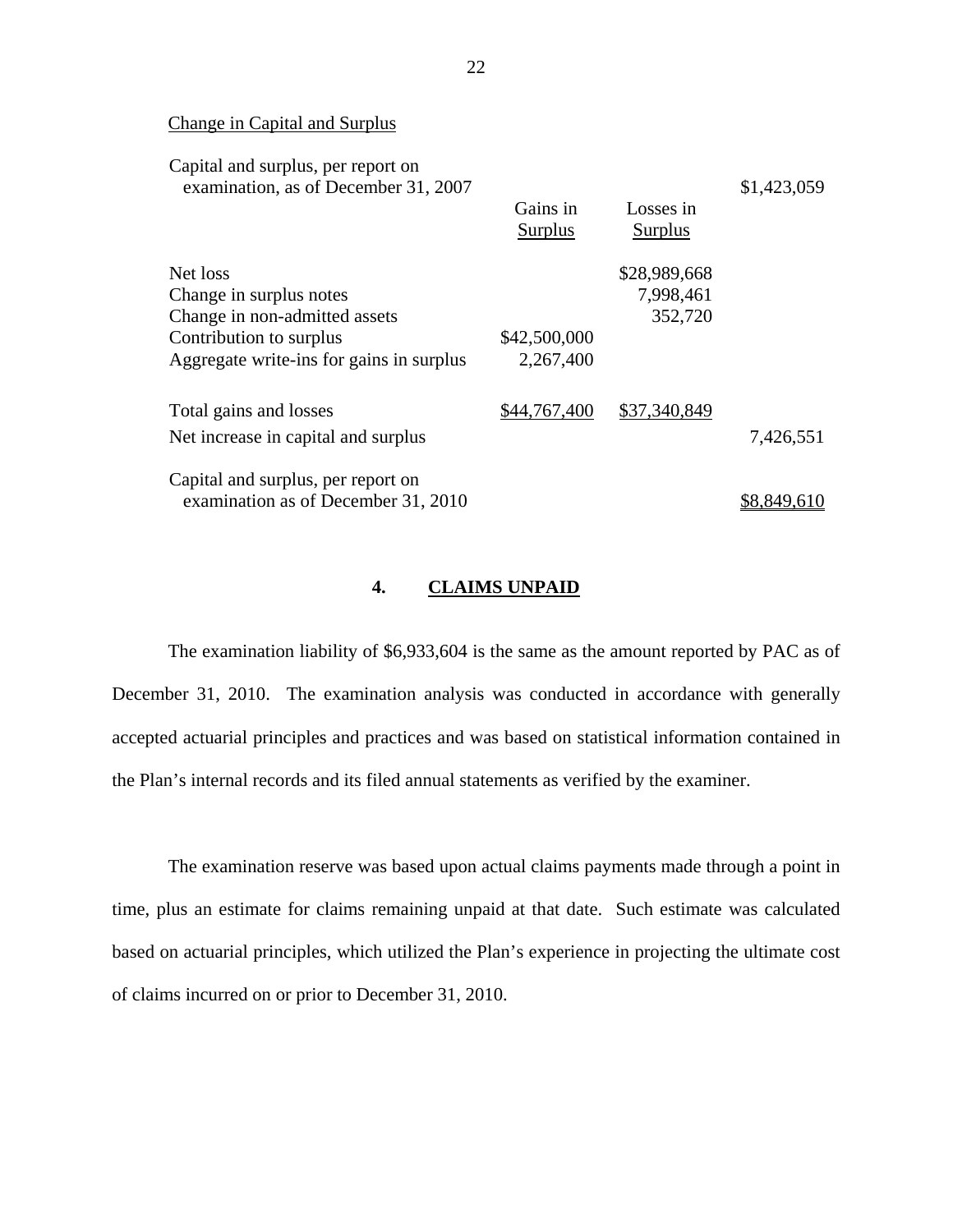## **5. COMPLIANCE WITH PRIOR REPORT ON EXAMINATION**

The prior report on examination included three recommendations detailed as follows (page number refers to the prior report on examination):

# **ITEM NO. PAGE NO. PAGE NO.**

22

## Consolidated Tax Agreement

A. It is recommended that the Plan, in the future, comply with the requirements of Section 1505(d) of the New York Insurance Law and Department Circular Letter 33 (1979). 18

The Plan has complied with this recommendation.

### Allocation of Expenses

B. It is recommended that the Plan apply the guidelines included in SSAP No. 70 of the NAIC Accounting Practices and Procedures Manual and Part 107 of Department Regulation 30 (11 NYCRR 107.3) by revising and updating its expense allocation methodology to reflect an appropriate allocation among the proper annual statement expense groupings within the Underwriting & Investment Exhibit of the Plan's annual statement. 21

The Plan has complied with this recommendation.

Abandoned Property Law

C. It is recommended that the Plan comply with the (publishing of) notice requirements of Section 1316(3) of the New York Abandoned Property Law.

The Plan has complied with this recommendation.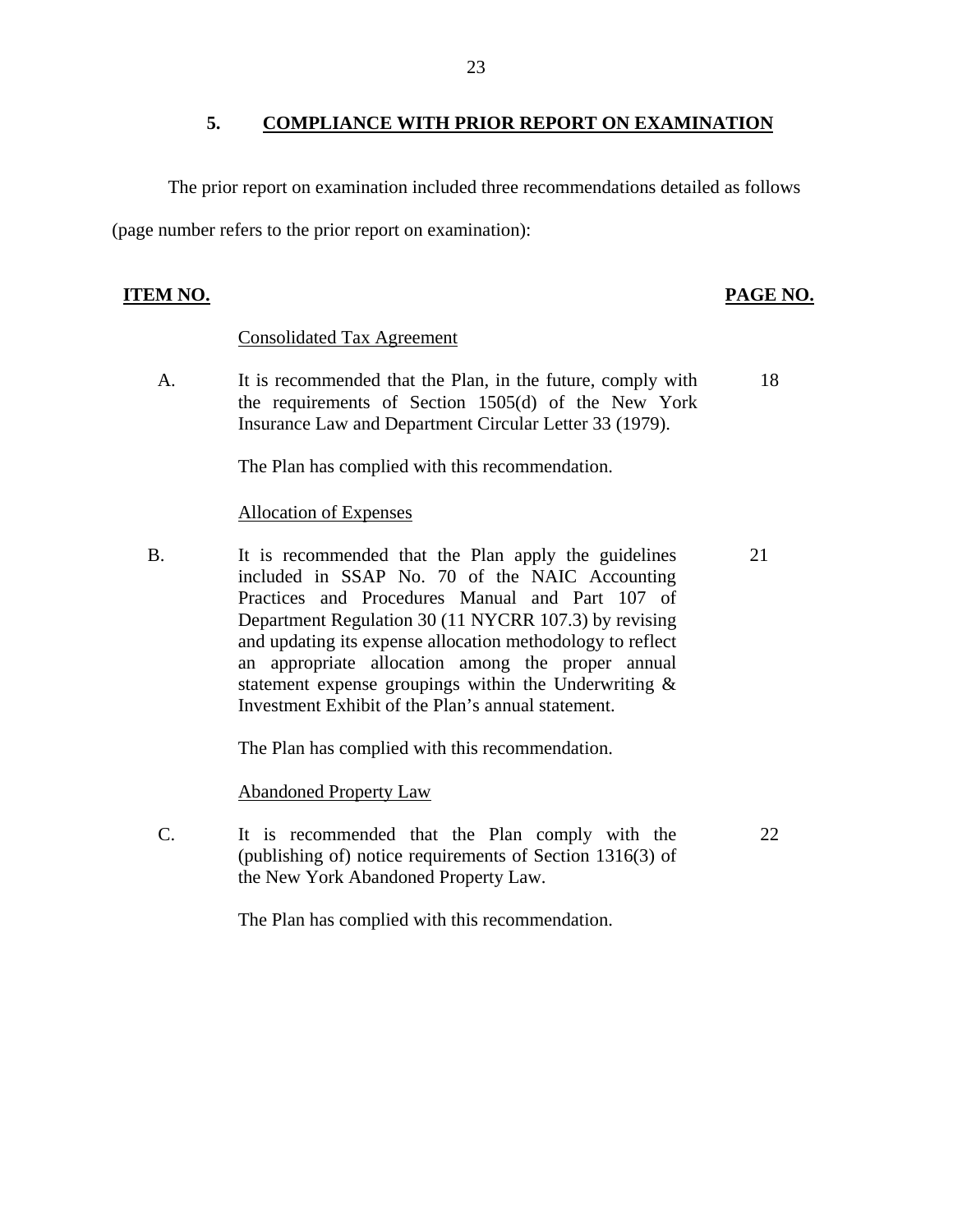## 6. **SUMMARY OF COMMENTS AND RECOMMENDATIONS**

## **ITEM PAGE NO.**

8

#### A. Enterprise Risk Management

It is recommended that the Plan officially appoint a Chief Risk Officer and establish a Risk Committee accountable for the overall ERM function. The Risk Committee would report directly to the Board of Directors.

- B. Internal Audit Department
	- i. In order to enhance the independence of the internal audit function, it is recommended that MVP revise the Internal Audit and Audit Committee charters to clearly indicate that the Audit Committee has primary responsibility for the performance evaluation and compensation of the IAD director. 10
	- ii. It is also recommended that the MVP Audit Committee maintains documentation to support the Audit Committee's review of the IAD director's performance. Details for the IAD director's compensation should also be included. 10